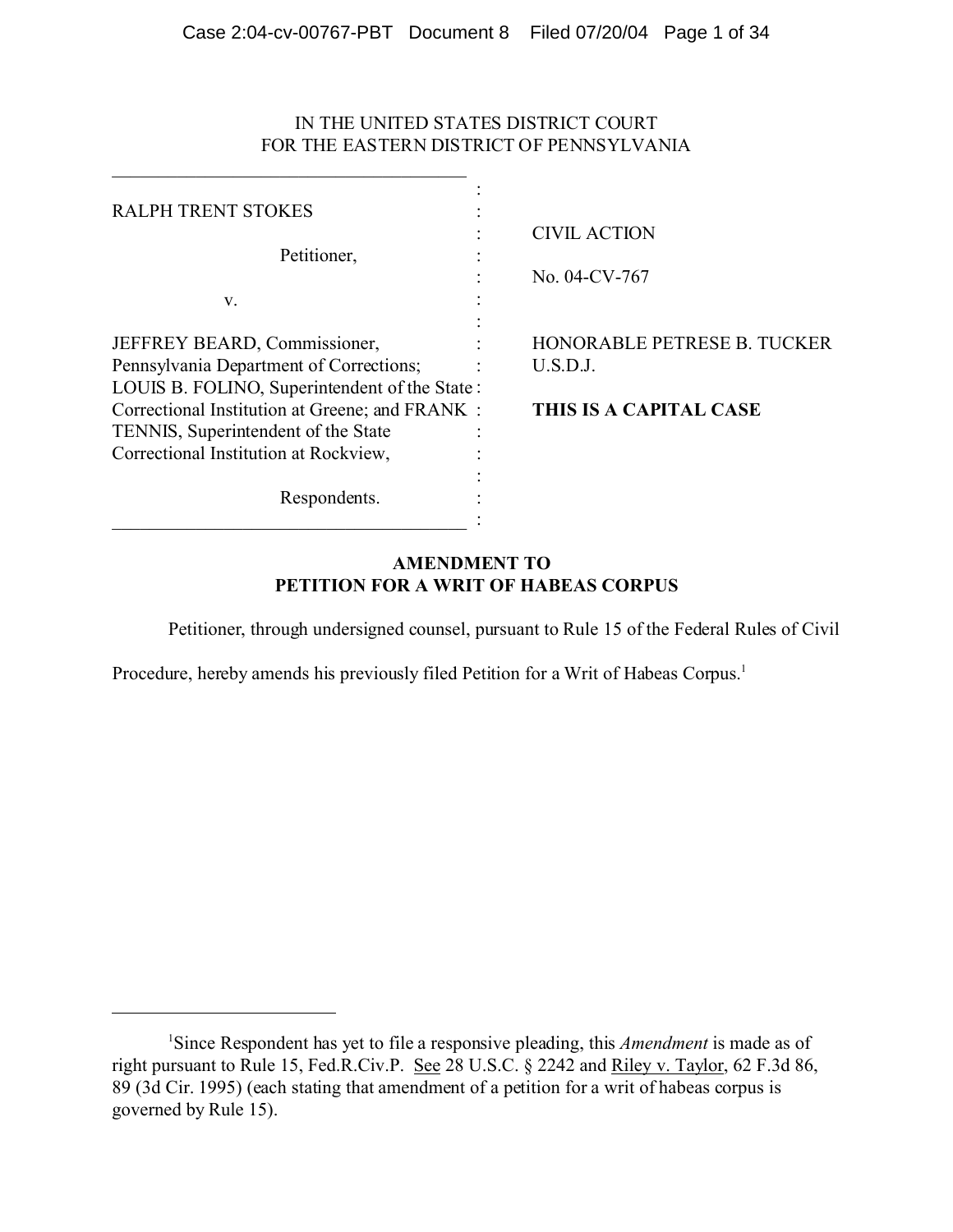# **TABLE OF CONTENTS**

| A.              |                                                                        |
|-----------------|------------------------------------------------------------------------|
| B.              | Further Evidence Relating to Donald Jackson's Criminal History  11     |
| $\mathcal{C}$ . | Additional Information Demonstrating Donald Jackson's Motive to Lie 13 |
| D.              | A Previously Unknown Witness Contradicted Donald                       |
|                 |                                                                        |
| E.              | The Prosecutor's Office Declined to Bring Charges Against Burley  17   |
| F.              | Police Suspected that Burley Was Jackson's Co-Conspirator in           |
|                 |                                                                        |
| G.              | The Prosecution Had Information Of Prior Joint Criminal Conduct By     |
|                 |                                                                        |
|                 |                                                                        |
| $\mathbf{A}$ .  |                                                                        |
| B.              |                                                                        |
| $\mathcal{C}$ . |                                                                        |
|                 |                                                                        |
| A <sub>1</sub>  |                                                                        |
| B.              |                                                                        |
|                 |                                                                        |
|                 |                                                                        |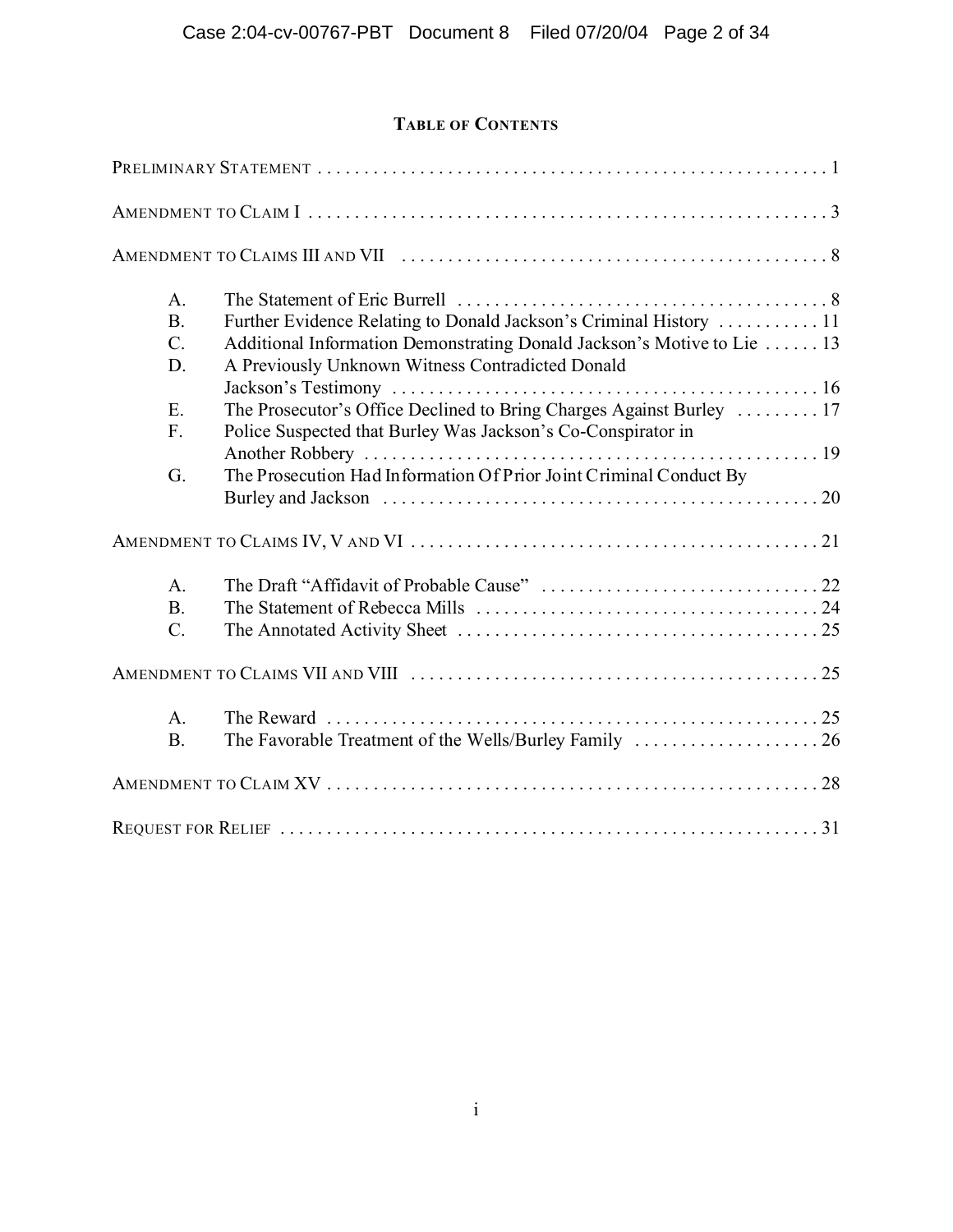### **PRELIMINARY STATEMENT**

On May 25, 2004, this Court ordered that Petitioner's counsel be granted access to the files generated and maintained by the United States Postal Inspector and the Philadelphia Police Department regarding the killings at Smokin' Joe's Corner.

On Friday, May 28, 2004, counsel for Petitioner was able to review the Postal Inspector file and he included in his Petition for Habeas Corpus (hereafter, "*Petition*") claims that arose from review of those records. However, at the time that Petitioner was required to file the *Petition*, Respondents were unable to locate the police file. Respondents' counsel agreed to continue to search for the file, and agreed as well to waive any statute of limitations defense to claims promptly made after, and arising from, an inspection of the police file, if found, or from the determination that the file was lost.

At the time that the *Petition* was filed, counsel for Petitioner were under the impression that the police file may last have been in the possession of the trial prosecutor, Roger King.<sup>2</sup> However, on June 9, 2004, Petitioner's investigator located the "missing" police in the City of Philadelphia Archive. Respondents' counsel were notified and made arrangements for counsel to review and obtain copies of relevant portions of the file. Counsel for Petitioner have now been given access to that file, including audiotapes contained in it, and Respondents have agreed not to interpose a statute of limitations defense so long as this amendment is filed by July 20, 2004.

This *Amendment* to the *Petition* is based upon review of the police file. It includes both additional documentary support for claims already presented in the *Petition*, and claims that have been discovered for the first time that arise from additional exculpatory documents found in the

<sup>2</sup>See *Petition* at ¶ 37.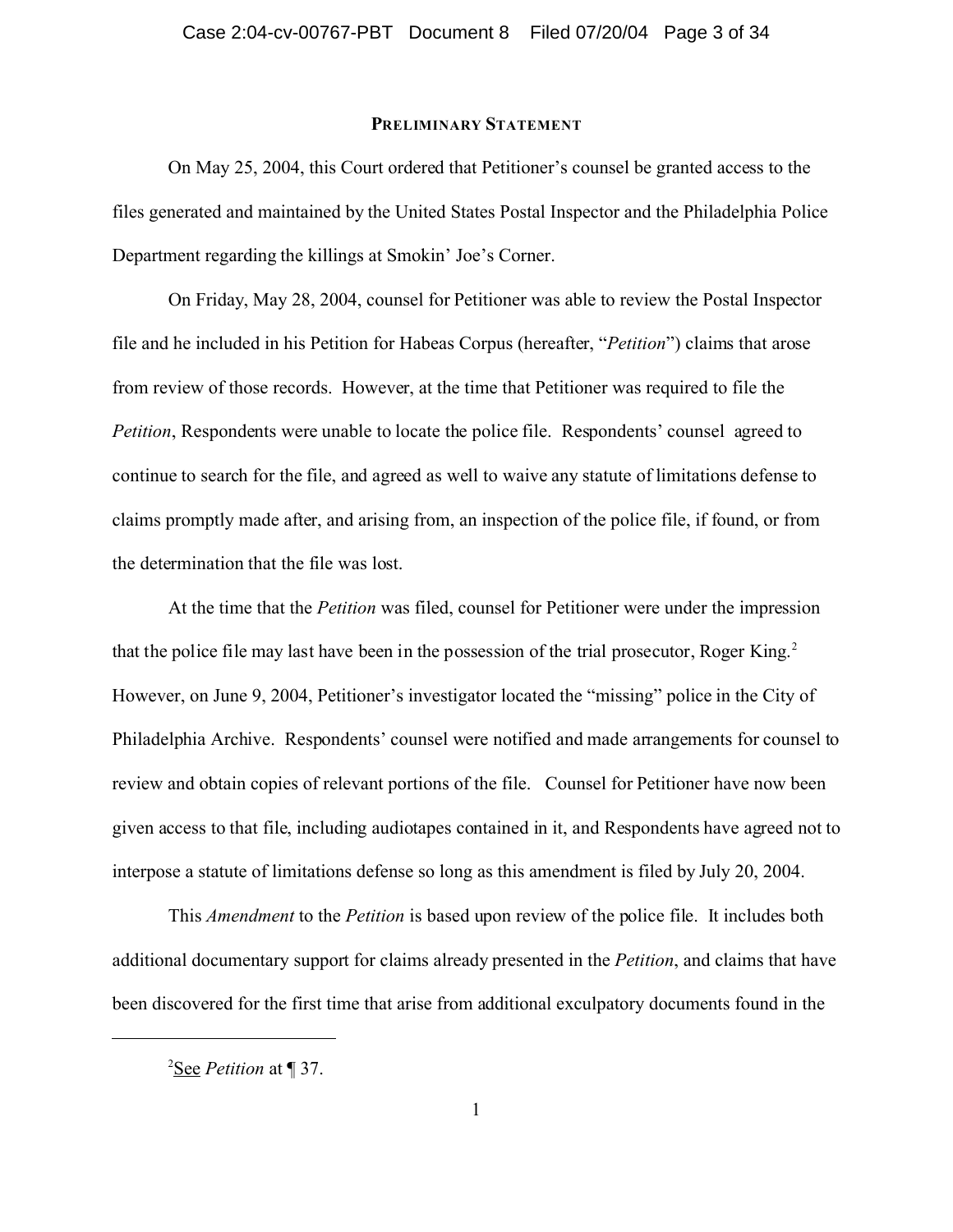# Case 2:04-cv-00767-PBT Document 8 Filed 07/20/04 Page 4 of 34

police file. The contents of the police file confirm the pattern of non-disclosure of exculpatory material that was apparent upon review of the Postal Inspector file and that is stunning in its

scope. Among other things, the police file contains:

- the FBI's crime laboratory reports of blood and chemical testing performed on items taken from Petitioner's home, which state unequivocally that neither lead residue, blood or barbecue sauce were found on any of the items;
- evidence that the prosecutor, Roger King, asked for and was given the results of those tests;
- the previously undisclosed statement of a man named Eric Burrell that contradicted the testimony of both Commonwealth witnesses Donald Jackson and Eric Burley, because Burrell reported that, shortly after the murders occurred, codefendant Donald Jackson was in possession of a .38 caliber revolver that he claimed was used in the robbery;
- more information calling into question the integrity of eyewitness Renard Mills' supposed identification of Petitioner's eyes as those of the shooter;
- evidence that the prosecutor's office indeed chose to give witnesses Eric Burley, his brother Leonard Wells, and their family favorable treatment by refusing to authorize his arrest for his complicity in these crimes, although the police requested permission to issue an arrest warrant for him; and
- that police subjected Commonwealth witness Gavin Coates to a polygraph test before they obtained a statement from him that implicated Petitioner in the crime.

The content of the police file highlights the gross prosecutorial misconduct that plagued

Petitioner's trial, and which is set forth in the *Petition*. As these additional claims also show,

Petitioner's trial constituted a gross violation of his right to due process of law, and to the

effective assistance of counsel. The resulting guilty verdicts are not worthy of confidence and

cannot stand.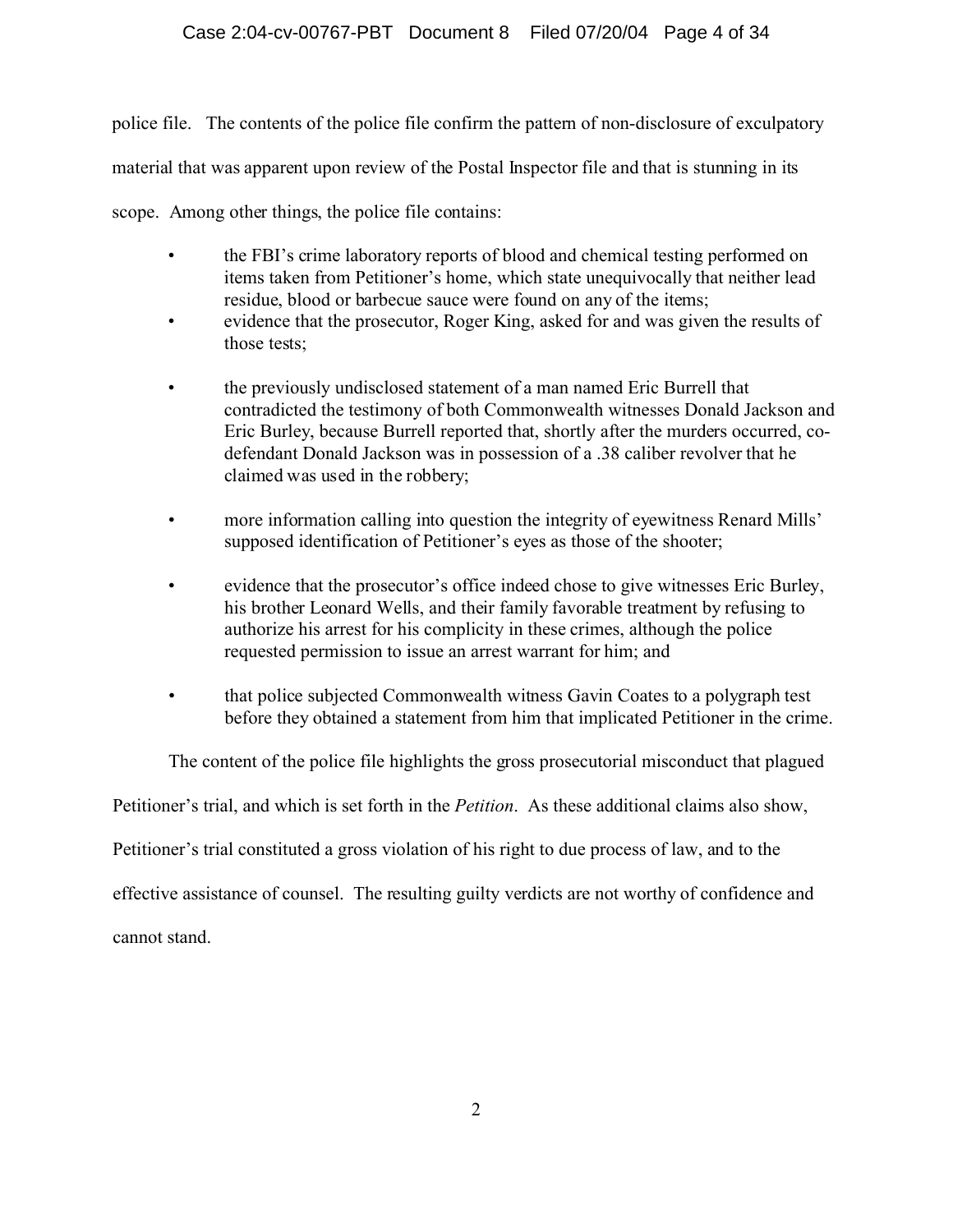#### **AMENDMENTS**

### **AMENDMENT TO CLAIM I.<sup>3</sup>**

1. As addressed in Claim I of the *Petition*, pp. 13-21, during a search of Petitioner's family residence conducted in the early morning hours of March 12, 1982, Postal Inspector Douglas Ostwalt noticed in the family bathroom a pair of sneakers sitting in a tub of liquid that had the smell of chlorine. The Inspector claimed that the water was "kind of reddish-looking." He also noticed a bath mat or rug, which had a reddish stain on it. Inspector Ostwalt recalled that there was a substance of similar color spilled on the floor inside the refrigerator, around the body of Mrs. Figueroa. He also recalled seeing what appeared to be sneaker prints through this substance, and sneaker prints on the floor of the kitchen leading into the dining area and toward the rear door. Inspector Ostwalt therefore seized the bath mat, the sneakers, and a sample of the water. NT 3.92-94, 3.101-02, 3.110, 10.34. According to other prosecution evidence, only the shooter had actually stepped into the refrigerator, where the barbecue sauce and blood were present on the floor.

2. Inspector Ostwalt also testified to the seizure of a navy blue ski suit from a closet in the middle bedroom of the residence. NT 3.96. Eyewitnesses reported that the perpetrators had worn blue coveralls.

3. Property receipts cataloguing these seized items indicate that the items were sent for laboratory analysis, see Property Receipts 864356, 864357, 864358, 864363 (Exhibits C-19- A, B, C and F at trial). However, the results of these purported tests were never discussed on the record of the trial; they were not provided to trial defense counsel; and they were never presented

<sup>3</sup>Petitioner uses the same numbering system as used in the *Petition*.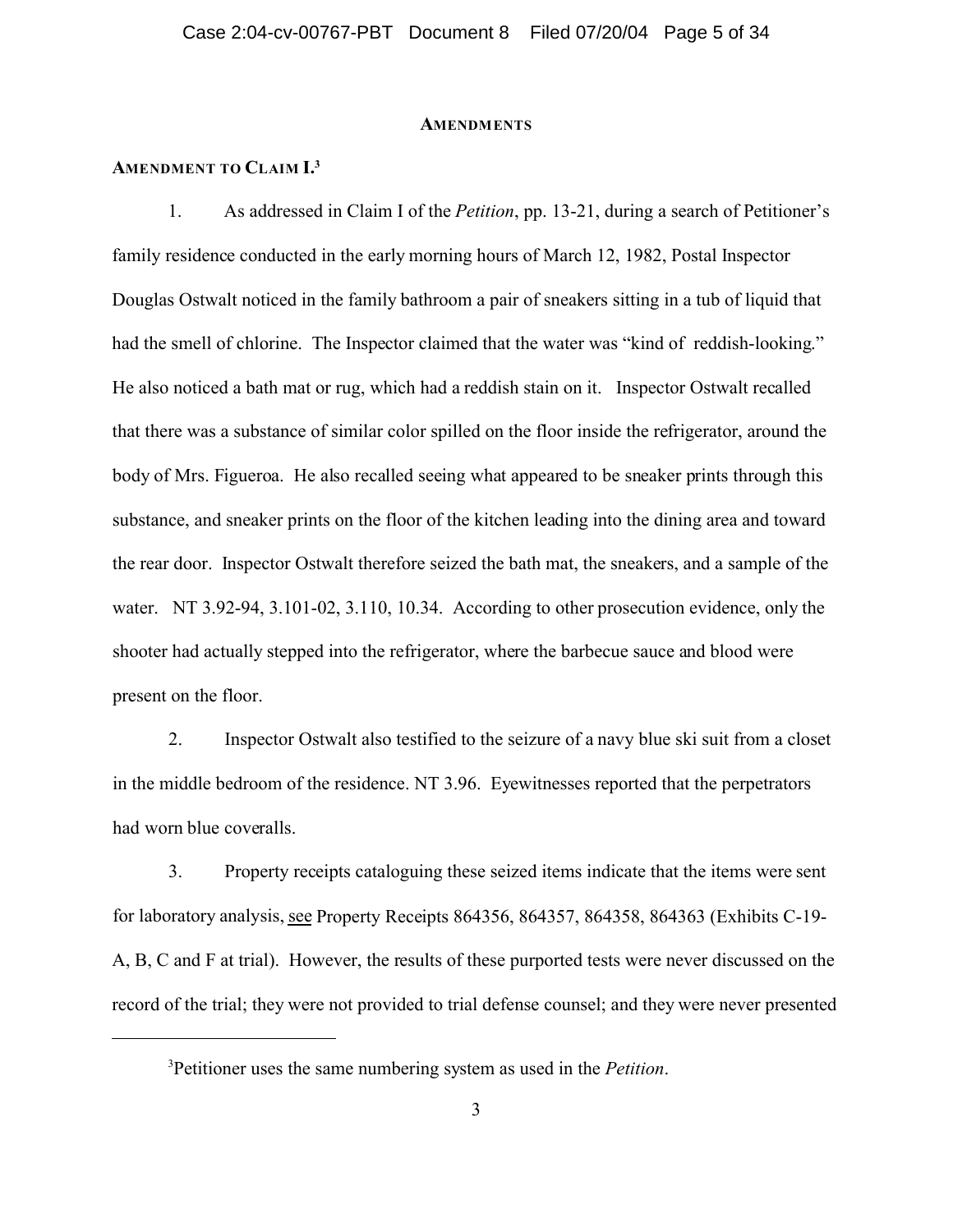to the jury. $4$ 

4. As noted in the *Petition*, pp. 13-21, although the prosecutor had no witnesses who could prove the actual connection of these items to the crime, the prosecutor, over defense objection, was permitted to introduce all of these items into evidence. What is more, the prosecutor did all that he could, both through his questioning and his summation, to encourage the jury to draw the inference that the shoes belonged to Petitioner, and that the items in the bathroom indeed contained the residue of the crime. The prosecutor thus powerfully argued that the seized items constituted a clear link between Petitioner and the offense, and that Petitioner had been caught in the act of trying to destroy this damning evidence.

5. As also addressed in Claim I of the *Petition*, that compelling and highly incriminating picture was a false one. Contained within the Postal Service file that was ordered disclosed by this Court on May 26, 2004, habeas counsel discovered the existence of previously undisclosed documents discussing the laboratory reports of testing done on items seized from Petitioner's home. These documents referenced the results of the lab reports that showed that the seized items contained neither blood nor barbecue sauce.

6. The Postal Service file also contained a notation, made shortly before trial, that the prosecutor, Roger King, had requested the Postal Service file. Thus, the prosecutor was

<sup>&</sup>lt;sup>4</sup>The files provided to habeas counsel by prior counsel did not contain these lab reports. Therefore, habeas counsel requested that Respondents' counsel provide them with these reports. Respondents' counsel related that there were **no** such lab reports in their current working file, and hence no such reports were provided. To be clear, habeas counsel do not suggest that the current prosecutor has suppressed these reports. Rather, the absence of these reports from current counsel for Respondents further supports Petitioner's contention that these reports were suppressed by the trial prosecutor, Roger King, and the police and inspectors who worked with him.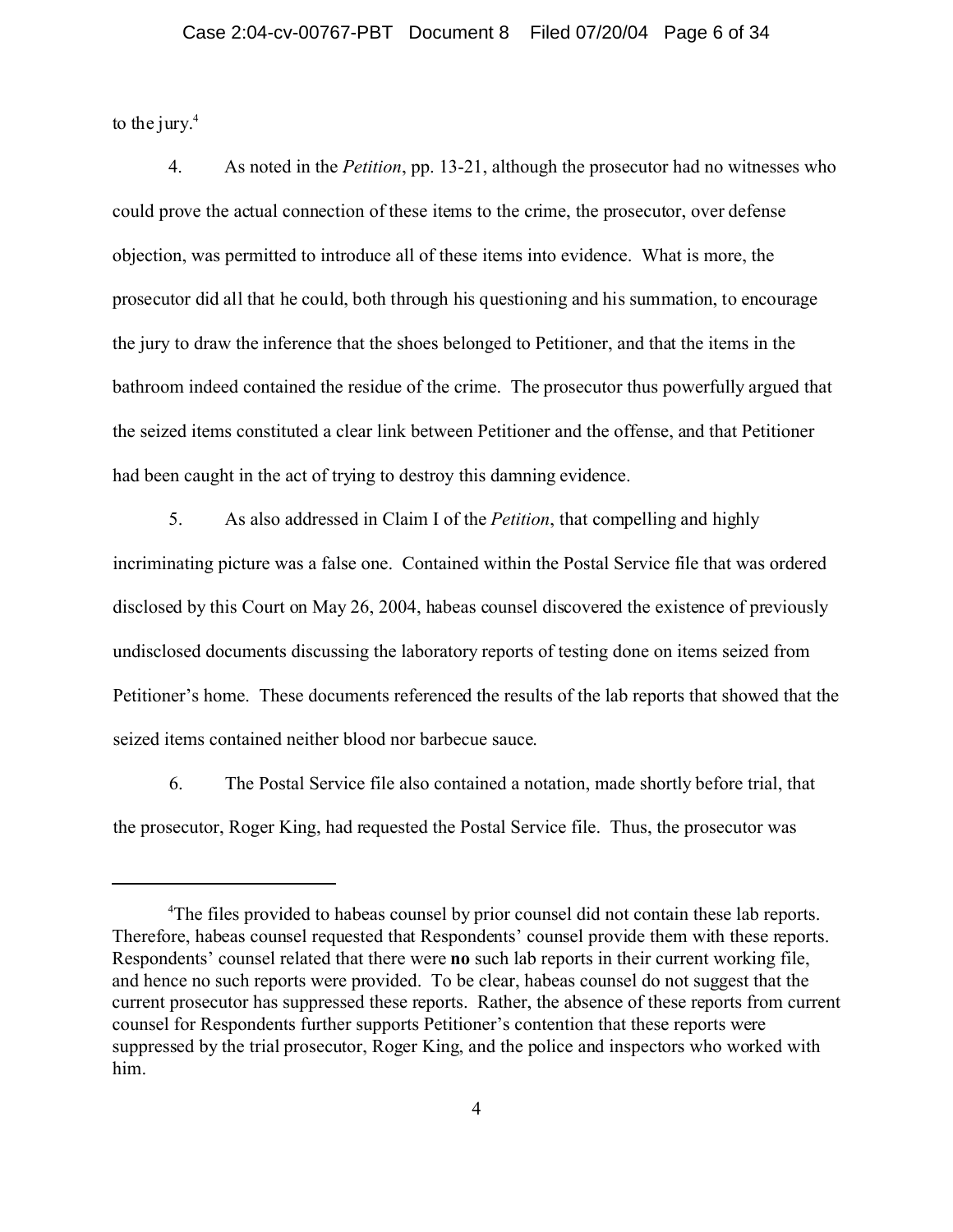### Case 2:04-cv-00767-PBT Document 8 Filed 07/20/04 Page 7 of 34

unquestionably in possession of the results of these reports when he made his misrepresentations to the jury.

7. Not surprisingly, the police file contained the actual laboratory reports. The first FBI Laboratory report is dated April 20, 1982.<sup>5</sup> Appendix, Vol. III, Tab J, page 1. It shows that the shoes, rug, plastic bottle containing an unknown liquid, and jumpsuit were hand delivered to the FBI Laboratory in Washington, D.C., on March 16, 1982. The examination requested was "Firearms - Chemical Analyses." The results were stated as follows:

Specimen Q5 [jumpsuit] was microscopically examined and chemically processed for the presence of residue and none were found.

**No blood was found in or on** specimens Q1 through Q5 [the shoes, rug and liquid]. $6$ 

8. A May 24, 1982 letter from Postal Inspector Charles McManus to the FBI crime Laboratory acknowledges receipt of the April 20, 1982 response to the earlier request for examination of the shoes, liquid, ski suit and rug for blood and gunshot residues. McManus then requested additional testing of those same items for the presence of Bar-B-Que sauce components (a sample of the sauce from Smokin' Joes was submitted to the laboratory as "K-1"). Finally, Postal Inspector McManus asked for testing of the victims' clothing for blood and barbecue sauce. *Appendix*, Vol. III, Tab J, page 2.

9. The results of this latter testing are contained in an FBI Laboratory report dated July 13, 1982. *Appendix*, Vol. III, Tab J, Page 3. Blood was found on some of the clothing

<sup>&</sup>lt;sup>5</sup>All of the newly discovered documents from the Police File that are referenced in this *Amendment* are included in *Petitioner's Appendix*, Volume III, which is being filed with this pleading.

<sup>6</sup> As in the *Petition*, all emphasis is added, unless otherwise specified.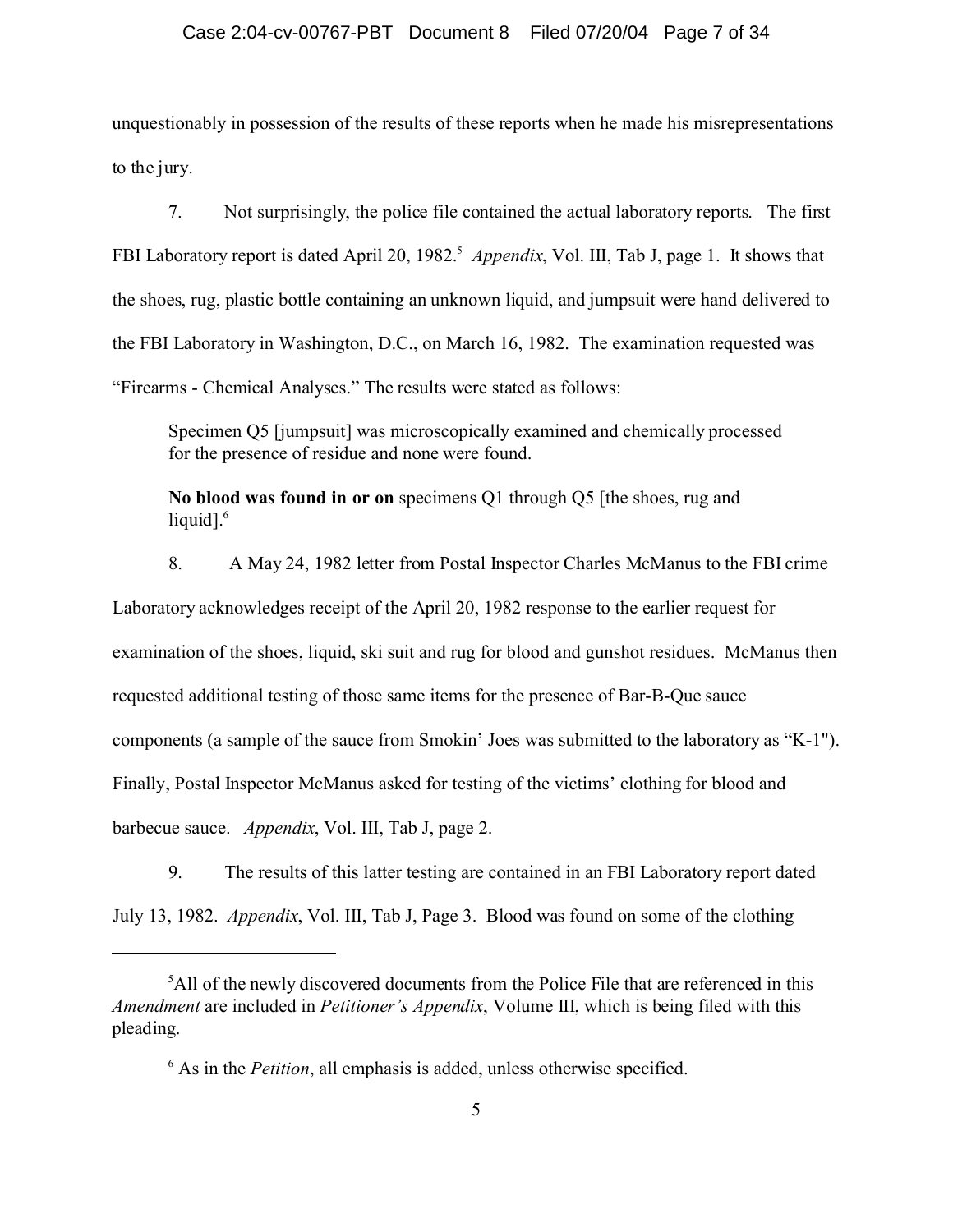#### Case 2:04-cv-00767-PBT Document 8 Filed 07/20/04 Page 8 of 34

belonging to the victims, and "stains consistent with" the sample barbecue sauce were found on clothing belonging to victims Mary Figueroa and Eugene Jefferson. However, "**no traces of the**

**K-1 [sample] Bar-B-Que sauce could be detected**" on the shoes, rug, liquid, or jumpsuit.

10. The FBI Laboratory Reports are contained in two of four binders found in the police file, which contain varying compilations of documents pertinent to the case.

11. The police file also contains more evidence proving the prosecutor's knowledge of these exculpatory lab results. First, the police file as a whole demonstrates that the police worked closely in this investigation with prosecutor Roger King and his office. The District Attorney's Office was consulted in regard to witnesses, search warrants and arrest warrants. Members of the District Attorney's Office were involved in determining the "strategy" of the investigation.<sup>7</sup> A number of documents suggest police and prosecutorial consultation regarding how the case would be presented and what loose investigative ends needed tying. Indeed, in one typewritten list entitled "THINGS TO DO ON SMOKIN JOE JOB FROM ROGER KING," one

 $<sup>7</sup>$  For example, the District Attorney's office was consulted about the issuance of both</sup> search warrants for Petitioner's house, Activity Sheet for Thursday, 3-11-82 (Lt. Lanzelotti); Activity Sheet for 3-16-82 (Lt. Lanzelotti/Westerman) (*Appendix*, Vol. I, Tab A, pages 285, 269). The detectives also asked the District Attorney's Office for a warrant to arrest Charlotte Gatewood (co-defendant Jackson's girlfriend, who shared the proceeds), and for arrest and search warrants for Eric Burley (who, according to Commonwealth evidence, shared the proceeds, disposed of the murder weapon, and harbored and assisted Donald Jackson in his flight) (*Appendix*, Vol. I, Tab A, page 279; Vol. III, Tab J, pages 6-7. In both instances, the District Attorney's Office directed the officers to proceed otherwise. In one police activity sheet entry related to Burley, it is indicated that prosecutor Roger King was working with Burley's mother to secure Burley's cooperation. See Activity Sheet dated 5/20/82 authored by Sgt. Strom and Lt. Hansen (*Appendix*, Vol. III, Tab J, page 8). In another entry, it is indicated that Assistant District Attorney Jeffrey Brodkin "elected to confer with Gatewood, as to the criminal charges to be placed on RAZE (DONALD JACKSON) if he was willing to cooperate in the investigation." (Activity Sheet for Friday, 3-12-82, Sheet #3 (apparently prepared by Detective Lynch) (*Appendix*, Vol. I, Tab A, page 279).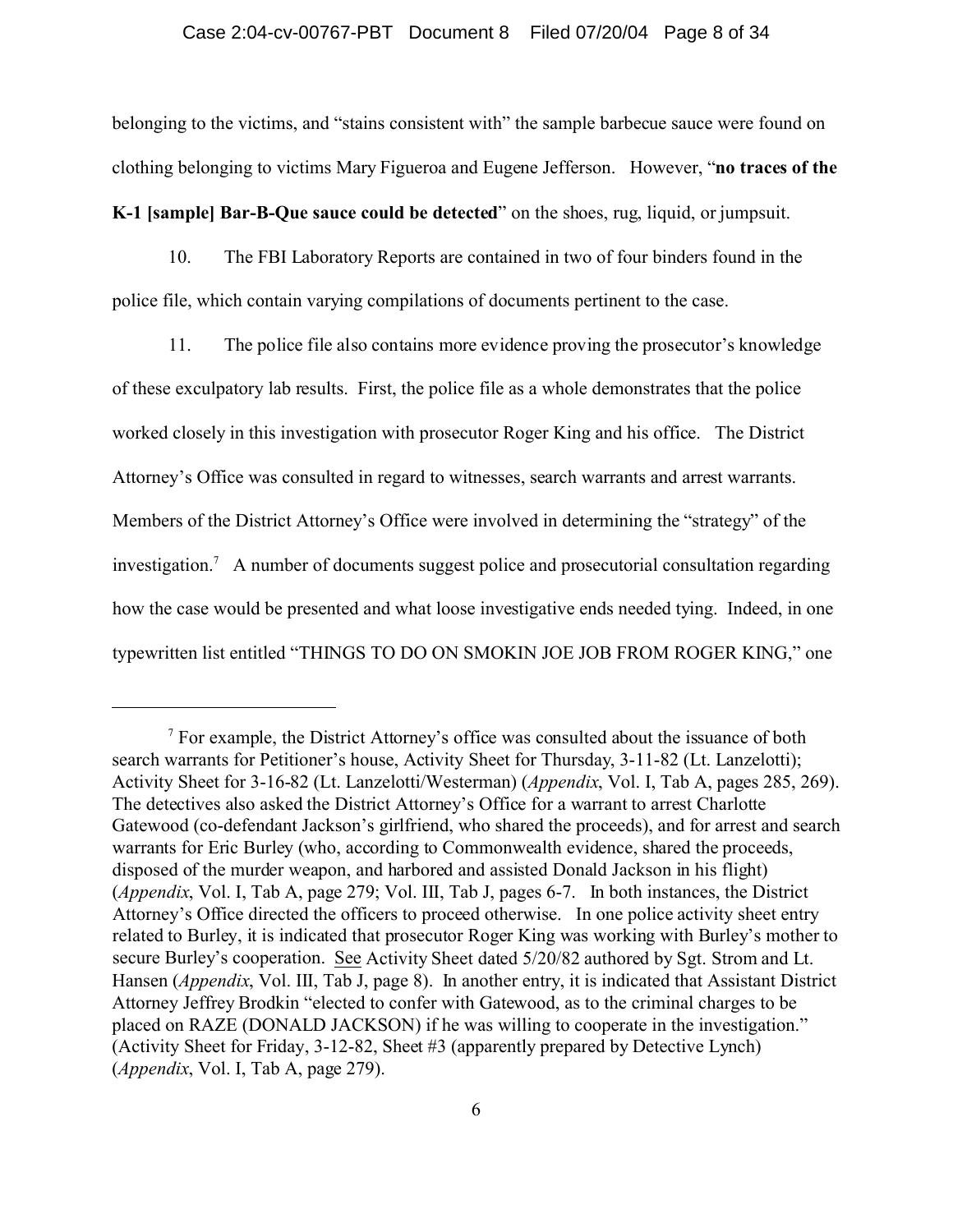### Case 2:04-cv-00767-PBT Document 8 Filed 07/20/04 Page 9 of 34

of the detectives (the document does not identify the author) wrote: "3. Get the lab report back on the blood from Washington." (*Appendix*, Vol. III, Tab J, pages 9-11). There is a check mark next to the number, indicating completion of the task. As noted in the *Petition*, the prosecutor requested the Postal Inspector Service file before trial, and that file included the results of *both* reports, if not the reports themselves. There can be no serious dispute that the prosecutor was aware of the results when he made his misrepresentations at the time of trial.

 12. On May 24, 1982, the same day the second request was made to the FBI Laboratory, the case was listed in court. The docket entry for that day states, "Commonwealth's Discovery Complete." See Quarter Sessions File for Philadelphia CP # 82-03-4576 *et seq.*, Docket Entry for May 24, 1982.

13. As urged in the *Petition,* the prosecutor's failure to disclose to the defense the exculpatory laboratory results, while at the same time **making affirmative and false use** of the evidence – as if those exculpatory results did not exist – constituted an egregious violation of the prosecutor's obligation to do justice, and a plain violation of Petitioner's right to due process of law. Moreover, the prosecutor's misdeeds deprived Petitioner of his right to counsel and to the effective assistance of counsel under the Sixth Amendment, because his concealment was a manipulation of the defense and defense strategy. The prosecutor lay in wait while the defense presented witnesses and sought to deal with its false evidence, and then attacked the defense as incredible. Both Pennsylvania's rules of discovery, and the due process clause of the Fourteenth Amendment to the United States Constitution squarely prohibit precisely what the prosecution was able to achieve here. Mr. Stokes' trial was fundamentally unfair, and the Court can have no confidence in the reliability of the verdict. Accordingly, Claim I is amended to include the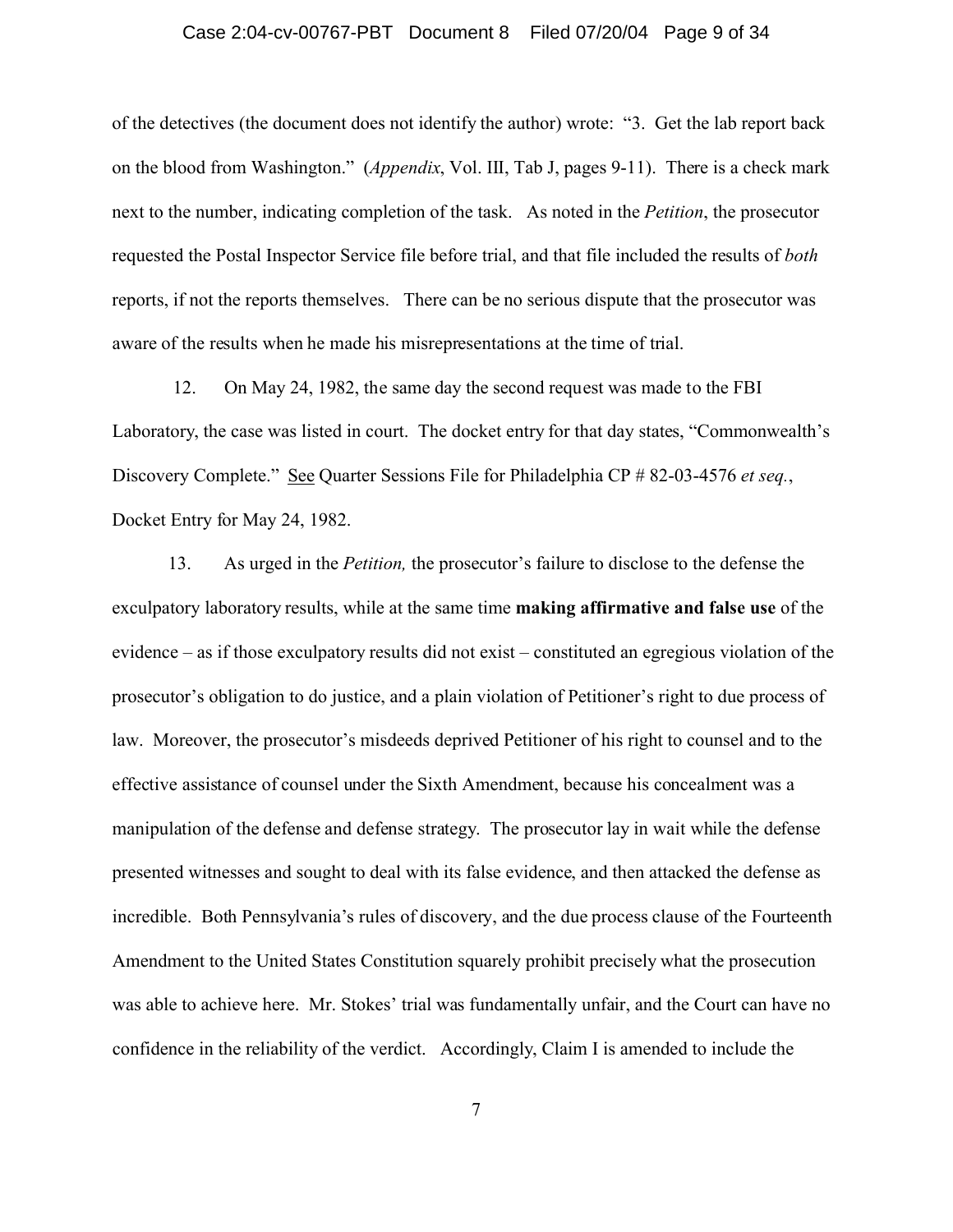above-described facts.

### **AMENDMENT TO CLAIMS III AND VII.**

14. Claims III and VII demonstrate that significant exculpatory evidence was suppressed that could have been used to impeach the credibility of Donald Jackson (Claim III) and Eric Burley (Claim VII). Documents contained within the police file provide further support for each of these claims. Each of these witnesses was critical to the prosecution's case. Indeed, Jackson was the co-defendant turned state's evidence, who fingered Petitioner as the actual killer. Burley testified that Jackson and Petitioner came to his house after the robbery and killings. There, they split the proceeds and directed Burley to get rid of the murder weapon. Burley said that Jackson told him that Petitioner was the shooter, and that Petitioner, too, made incriminating statements.

### **A. The Statement of Eric Burrell.**

15. On May 4, 1983, not long before trial began, police obtained a statement from a man named Eric Burrell. *Appendix*, Vol. III, Tab J, pages 12-16. Burrell, an acquaintance of "Razor" (Donald Jackson), told police that he had seen Jackson in the company of two other men. Jackson said he had some money and that if Burrell was in need of it, Jackson would give "a little something" to him. During the conversation, Jackson pulled a .38 caliber with a long barrel from his waistband and told him that it was the gun that "we got the money with." One of the other men had another .38 caliber, and the third man had a .45. They asked Burrell if he knew anyone who wanted to buy a brand new .45. Burrell said no. During the conversation, Jackson – without specifying which of the other men he meant – bragged that "we" had knocked off Smokin' Joe's; that he thought some people were dead; and that they had locked the victims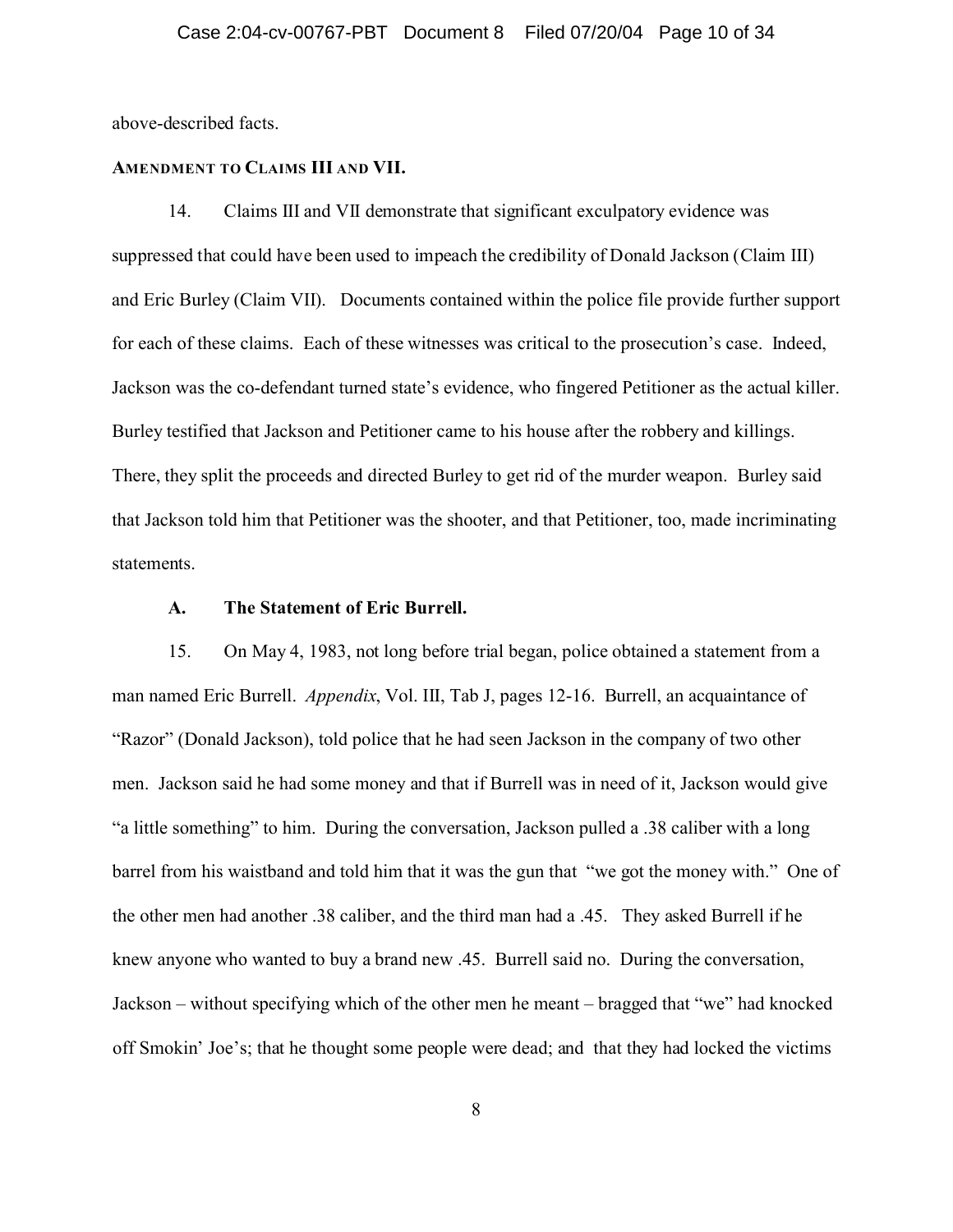### Case 2:04-cv-00767-PBT Document 8 Filed 07/20/04 Page 11 of 34

in the freezer. Burrell said he saw blood stains on Jackson and the man with the .45. Jackson also told Burrell that the man with the .45 had stolen a car, which Burrell assumed was the getaway car, but that it kept stalling out. Burrell told him they were crazy and walked away.

16. The next day, Burrell saw Jackson around 21<sup>st</sup> and Carpenter, "dressed like a lady." Burrell asked him why, and Jackson said that federal authorities were looking for him because one of the victims was a letter carrier.

17. Burrell's statement was never provided to any lawyer representing Petitioner. It only came to light when undersigned counsel inspected the police file pursuant to this Court's order. Burrell's statement is exculpatory because it places a .38 caliber revolver – a gun of the caliber and type of the murder weapon – in the hands of Donald Jackson shortly after crime. The statement is further exculpatory because it describes that gun as having a "long barrel." Leonard Wells, Eric Burley's brother, testified that the revolver he received from his brother had a long barrel – longer than the snub nose gun that Roger King showed to him during trial.

18. Burrell's statement is also exculpatory because it provides substantial impeachment of Donald Jackson's testimony. First, Burrell saw Donald Jackson in possession of a .38 **revolver**, when Jackson claimed at trial that he carried a .38 **automatic**. Second, Jackson told Burrell that this gun was used during the crime. However, the gun that Burrell described had a long barrel. Jackson, in contrast, had testified that but one revolver was involved in the crime, and that gun had a *snub nose*. Third, Burrell's statement flatly contradicts Donald Jackson's statements about the post-offense disposal of the guns. According to Jackson's testimony, he and Petitioner went to the home of Eric Burley, where they gave Burley the gun and Jackson directed Burley to dispose of it. Burrell's statement – that Jackson remained in

9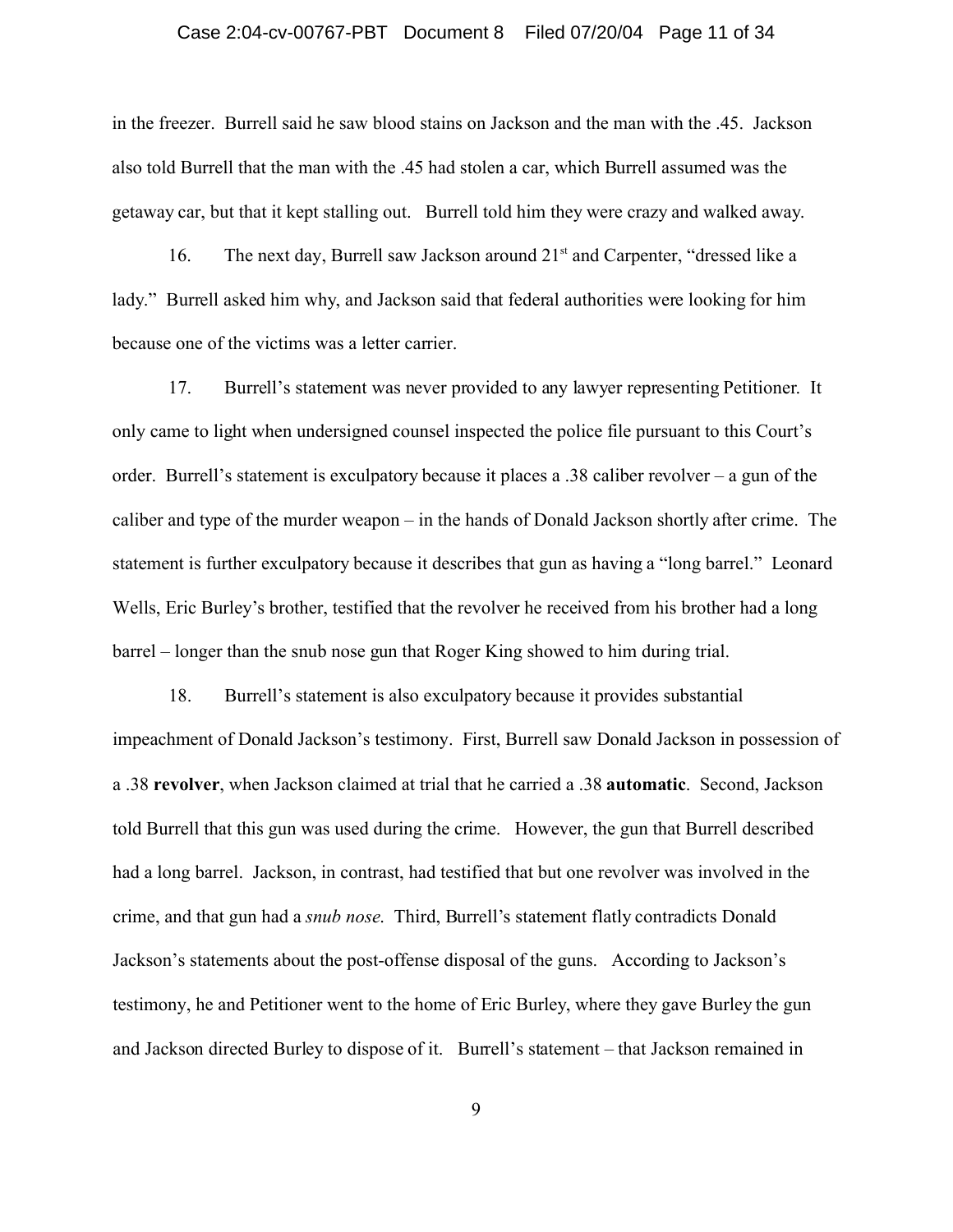### Case 2:04-cv-00767-PBT Document 8 Filed 07/20/04 Page 12 of 34

possession of the gun while in the company of two others – just does not "fit" Jackson's story.

19. Burrell's statement is also "exculpatory" in its contradiction of Eric Burley's testimony. As set forth in the *Petition*, Eric Burley, like Jackson, testified that, on the afternoon of the crime, the revolver was given to him to dispose of. He immediately bicycled to a vacant lot, where he hid the revolver under a rock. Burley said he later returned and retrieved the gun, and then gave it to his brother to hide for a while. Later still, he retrieved the revolver again and returned it to the hiding place under the rock. Again, Donald Jackson placed himself in continuing possession of the revolver used during the Smokin' Joe's robbery in his conversation with Burrell. Because Burrell's statement impeaches key prosecution witnesses, due process required that it be provided to the defense.

26. Eric Burrell's statement was not among the statements that habeas counsel was able to gather from the files of prior counsel. Nor, apparently, was Burrell's statement contained in the file which the District Attorney's Office presently possesses, because this statement was not among the witness statements that the presently assigned District Attorney was kind enough to provide to habeas counsel.<sup>8</sup> Even its placement within the police file shows that it was not provided to trial counsel. It is not located with any other witness statements and is certainly not contained with the statements that found their way into the police "binders" that are found within the homicide file. Burrell's statement, on the other hand, was found in a separate folder within the file, but it was not in a binder.

<sup>&</sup>lt;sup>8</sup>As with the lab reports, habeas counsel does not suggest that Respondents' current counsel suppressed the Burrell statement. Habeas counsel believes that Burrell's statement was not in Respondents' counsel's file, because the police and Roger King decided to suppress this statement by keeping it secreted in the police file.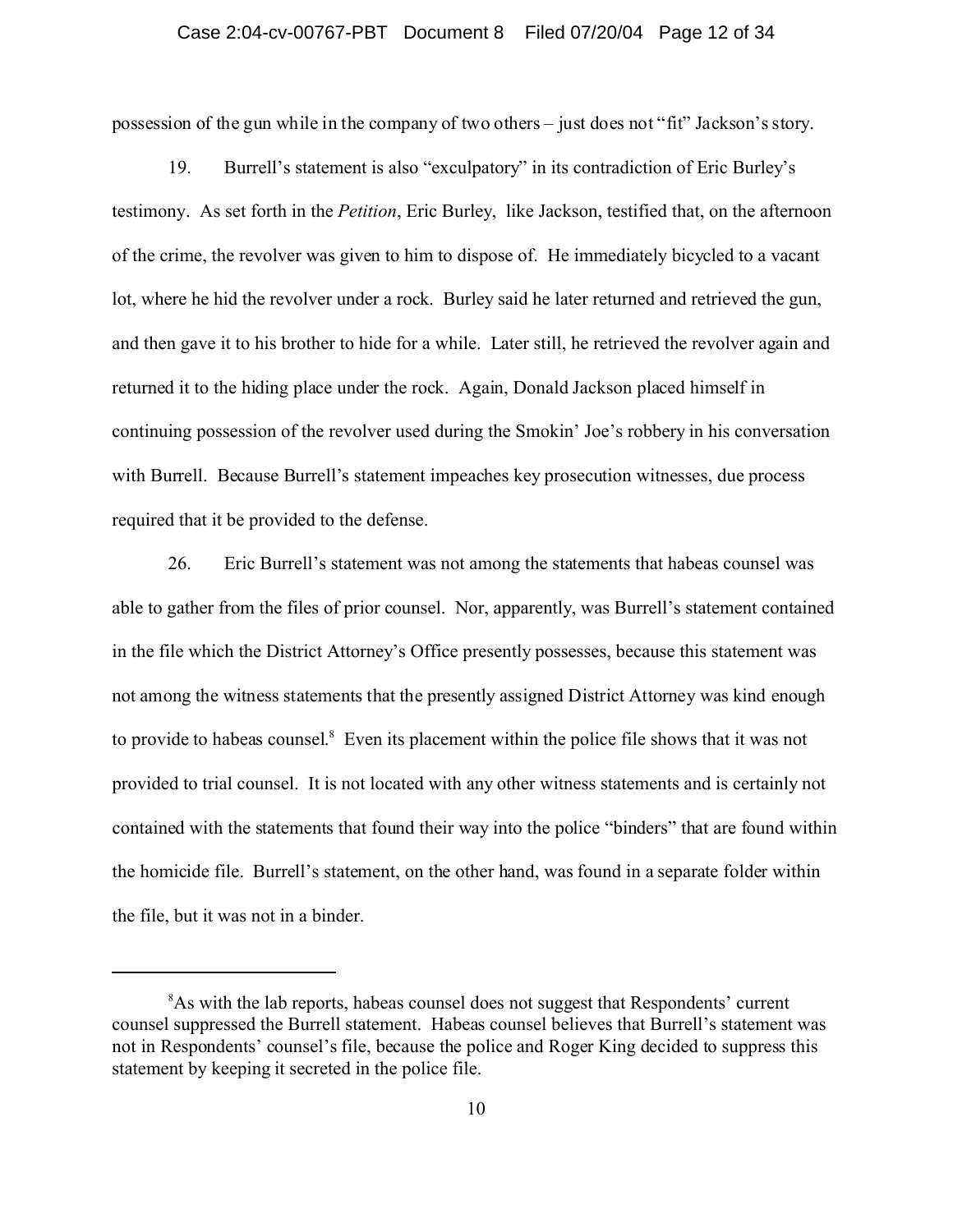### **B. Further Evidence Relating to Donald Jackson's Criminal History.**

27. In the *Petition*, Petitioner demonstrated that the prosecutor violated his due process obligations by failing to disclose to the defense important impeachment material regarding Jackson's criminal history. The prosecutor went so far as to mislead defense counsel and the court about the true nature of that criminal history during argument regarding how the defense might use that criminal history to impeach Jackson at trial. See *Petition*, pp. 30-42. Petitioner also showed that although trial counsel could have gained some information about this prior history through independent investigation of court files, counsel provided ineffective assistance, in violation of Petitioner's rights under the Sixth Amendment to the United States Constitution by failing to do so.

28. Documents within the police file show that the police investigating this case were well aware that Jackson had at least one open county parole/probation, in addition to the open state parole that was discussed at trial. The police file contains a copy of a Philadelphia Court of Common Pleas Probation Department Detainer for Jackson, issued on October 9, 1980, for the "technical violation" of absconding on a sentence imposed by Judge Biunno on Bill of Information No. 7412-1536. Judge Biunno had sentenced Jackson to 6 years of probation in March of 1975.<sup>9</sup> Appendix, Vol. III, Tab J, page 17.

29. Even more significant is the information which the police files contain about robbery and gun charges that were open and outstanding against Jackson **at the time of the** Smokin' Joe's robbery, but which were dismissed by the time of trial. See *Petition,* p. 39. These

<sup>9</sup> It is mistakenly stated in the *Petition,* p. 40, ¶129, that the sentence was five years of probation.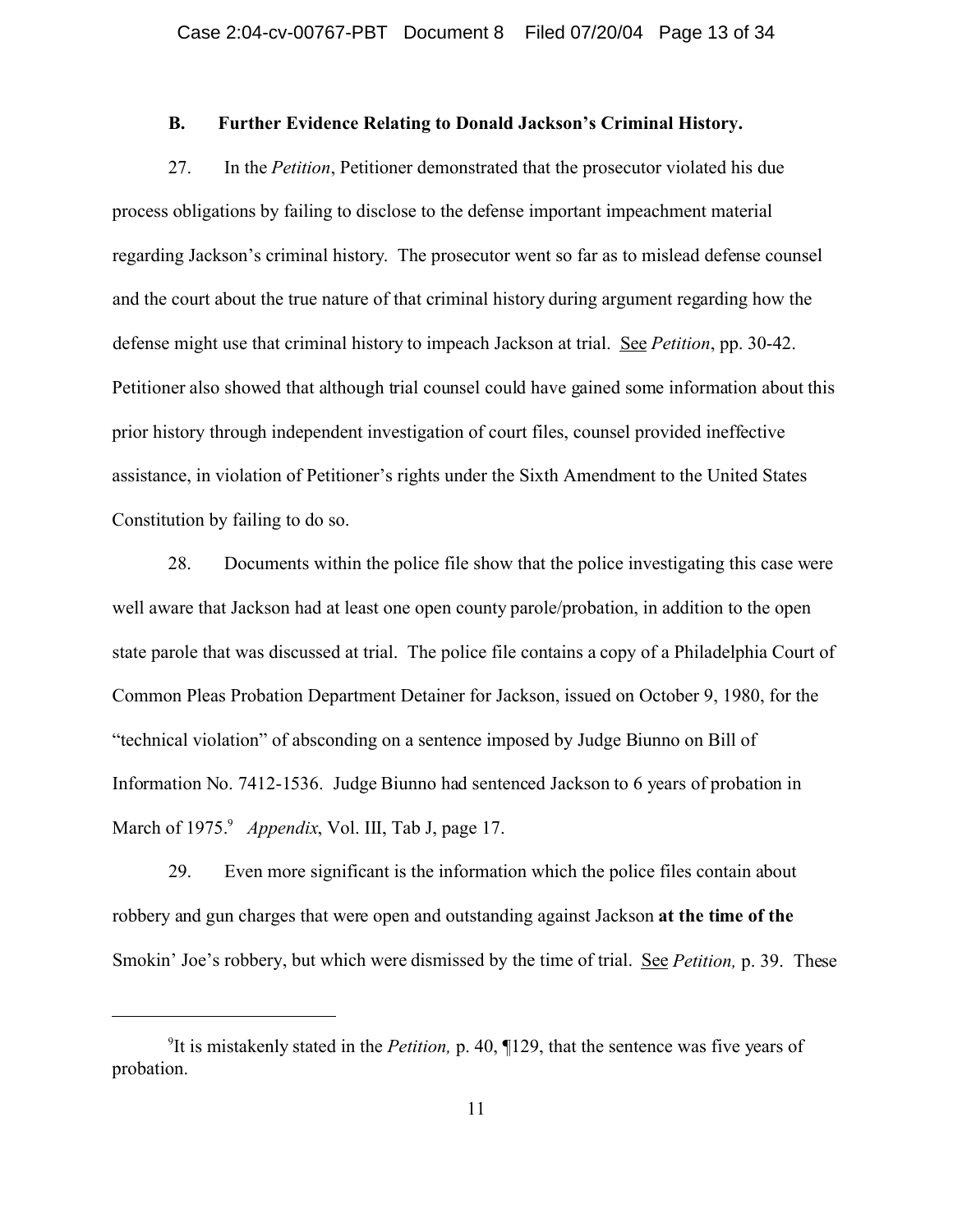### Case 2:04-cv-00767-PBT Document 8 Filed 07/20/04 Page 14 of 34

charges were contained in Philadelphia Criminal Complaint Number 80-08-3084 and involved a complainant named Calvin Seaborough. Donald Jackson had not appeared for his preliminary hearing on those charges, and a bench warrant had been issued for his arrest.

30. The police file contains documents that prove that the Roger King and the police were aware of those charges. First, a number of documents specifically refer to the bench warrant, including: an activity sheet; a computer printout; handwritten notations; and a partial draft of a search warrant that apparently was being prepared to search the home of Jackson's exgirlfriend, Diane Adams, where the police believed that Jackson might be hiding. *Appendix*, Vol. III, Tab J, pages 18-24.

31. As to this robbery, however, the police file also contains the investigation report, police form 75-49, prepared by Detective James Feldmayer, a Juvenile Aid Division officer. *Appendix*, Vol. III, Tab J, pages 25-28. Feldmayer reported the complainant's statement that Jackson, in the company of another male, pointed a pistol at him and tried to rob him. The complainant spotted the two males again hours later and contacted the police. Jackson was caught, but his partner escaped. Upon arrest, Jackson gave a false name, an apparently false address, and a false date of birth – in fact, Jackson, who was then 24 years old, claimed to be only 17 years old.

32. Due process of law required the prosecutor to reveal this police form 75-49 to defense counsel in this case. First, it contained information demonstrating Donald Jackson's propensity to lie: upon arrest, he gave false identifying information, undoubtedly motivated by the hope of securing more lenient treatment for himself. If he could successfully pawn himself off as a juvenile, Jackson not only might avoid harsher adult penalties, but he also would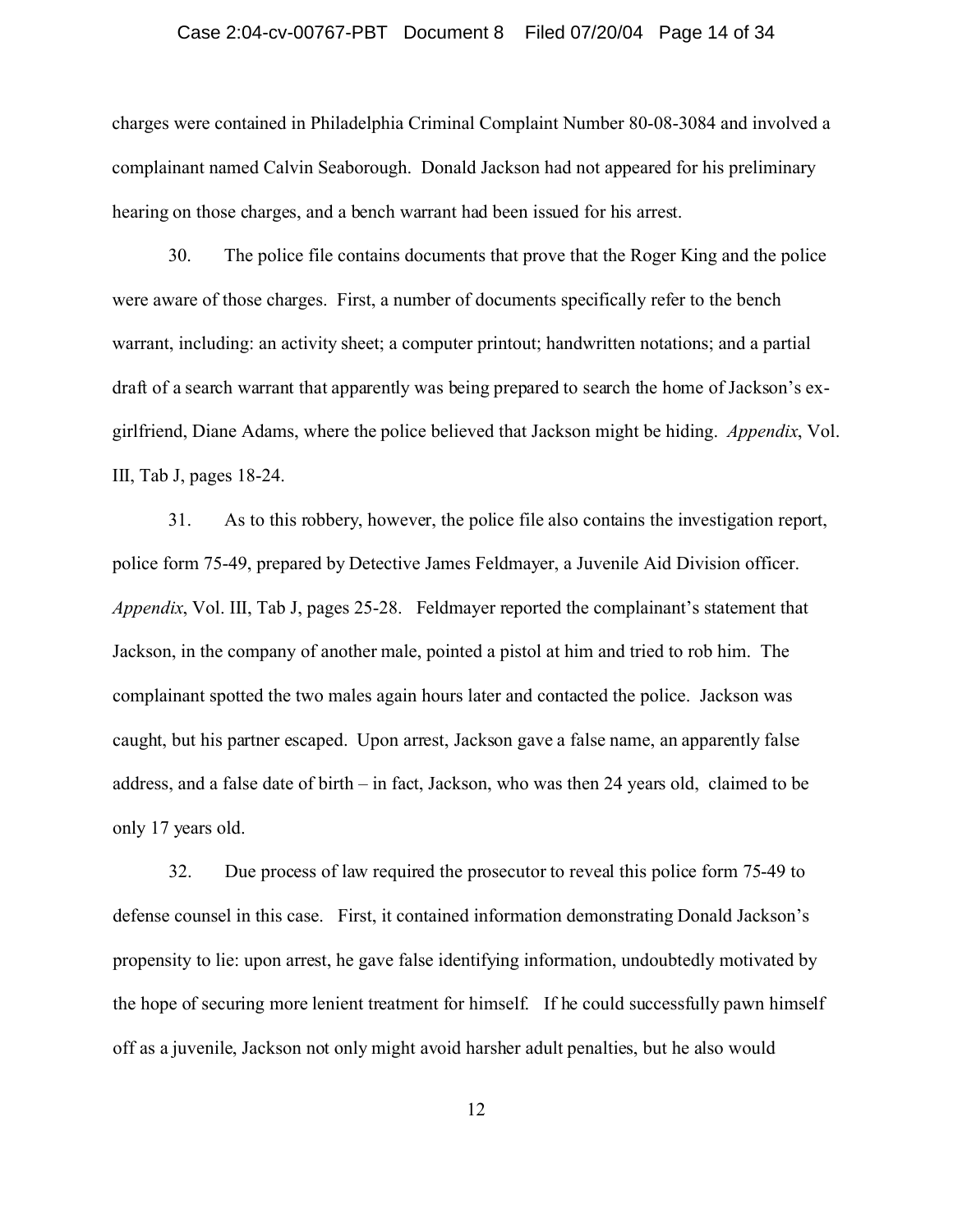### Case 2:04-cv-00767-PBT Document 8 Filed 07/20/04 Page 15 of 34

continue to avoid detection as a state *and* county parole and/or probation violator on no less than three other matters. Jackson, as this 75-48 eloquently shows, was no novice at telling lies to police to avoid taking responsibility for his own actions. The prosecution was obliged to disclose just such telling impeachment material about a witness whose credibility it asked the jury to accept in a situation such as this: where Jackson was accusing Petitioner of murder in the first degree to avoid facing the possibility of a death sentence for himself.

### **C. Additional Information Demonstrating Donald Jackson's Motive to Lie.**

34. In the *Petition,* Petitioner notes that police dealt extensively with Donald Jackson's girlfriend, Charlotte Gatewood, and his ex-girlfriend, Diane Adams, to secure his surrender and cooperation. *Petition,* pp. 42-44. A March 14, 1982 handwritten memorandum from Postal Inspector McManus, which was not contained in the Postal Inspector Service file, but was in the police file, provides another example of those dealings. *Appendix*, Vol. III, Tab J, pages 29-30. It confirms other memoranda, but it also offers insight into how the police hooked and eventually reeled in their star witness.

35. In the memorandum, McManus reports his conversation that day with Charlotte Gatewood:

I said that we knew that "Trent" and "Raz" were the ones who did the robbery but since we think "Trent" did the shooting, **we want to talk to "Raz" to clear him.** She asked why we were bothering with "Raz" when we thought "Trent" did the shooting. We said that we had to talk to him **to clear him of the shooting and that he would have to give us details of what happened if he did not do it.** We then said that if Trent decided to come in an tell us that "Raz" did it, then "Raz" may take the weight for the whole thing. **She thought about this point and said that "Raz" was scared to come in because of other charges and his six years back time.** She said that he was running and has been since word went out that the police were looking for him. ... I asked her to leave that decision up to "Raz" and at least have him talk to me on the phone so he can decide for himself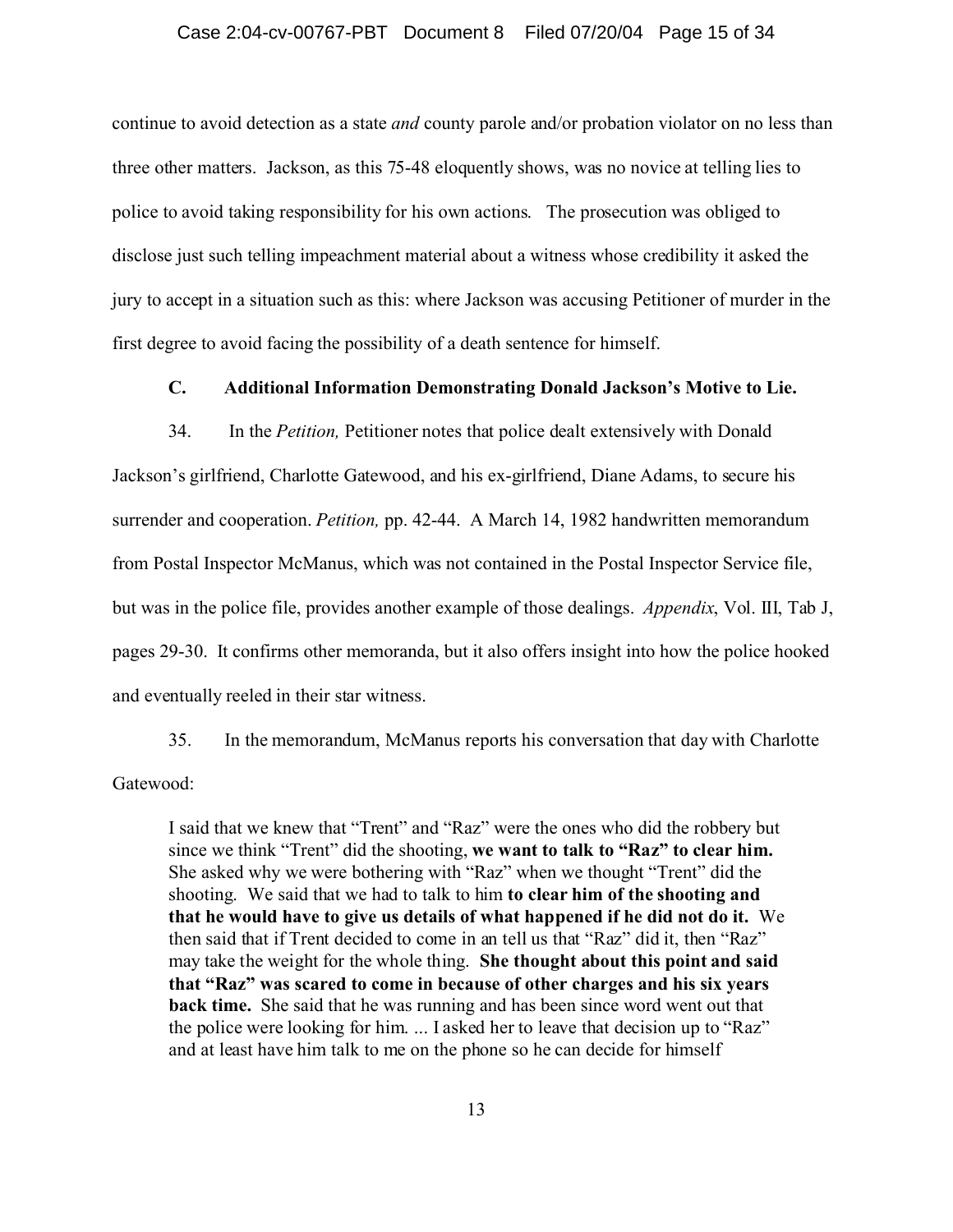**whether or not he wants to meet.** She said she would call my office and find out where "Raz" could phone me at as soon as she hears from him.

36. The police file also contains two versions of a "MEMO TO FILE" signed by

Postal Inspector Charles McManus on March 26, 1982, in both of which McManus's described

in some detail Donald Jackson's surrender to the police. *Appendix*, Vol. III, Tab J, pages 31-32.

McManus also recorded what occurred as Jackson completed his "eleven page statement."

According to the postal inspector, Jackson read the statement and confirmed that it was true, but

then he refused to sign it or record it. McManus wrote:

He [Jackson] said that he would not sign it "because I want something to bargain with". He told us that if he signed it then it could be used in court against him. He was then told by Dan that it could be used anyway, since he had already voluntarily signed the warning and waiver and had stated that he would talk to us about the incident. He was then told that the statement only reflected what had happened and that it showed that he did not do the shooting. He still said that he did not want to sign it and also refused to read it onto a tape. …

37. These memoranda by Inspector McManus add new dimension to the information

contained in the Postal Inspector Service file. See *Petition,* pp. 42-44. They not only show that Donald Jackson was encouraged to name Petitioner as the shooter, but they suggest that Jackson was encouraged to believe that, by doing so, he could be "cleared" of murder charges altogether. The March 14 memorandum also records, as Petitioner has urged in his *Petition*, that Jackson's prior crimes were an important part of his thought process during this period. Thus, because this memorandum provides compelling evidence that Jackson at least initially blamed Petitioner as the shooter in the hope that he would be altogether "cleared" in the shootings, it provides strong impeachment evidence of Jackson.

38. Also included in the police file is a third piece of information probative of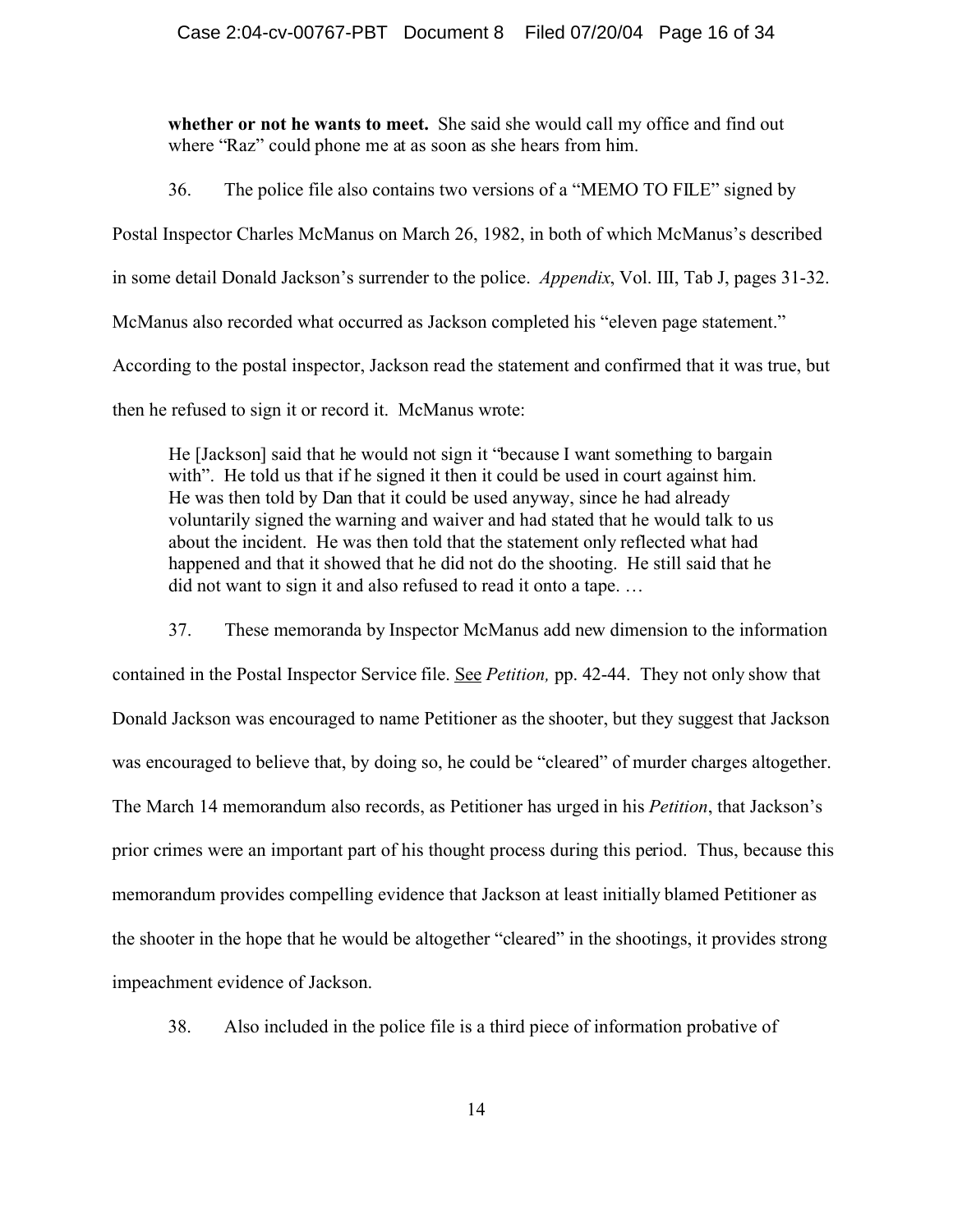Jackson's motive to lie: a draft of a written plea agreement for Donald Jackson. The version in the police file is unsigned; counsel has never seen a signed version but is certainly entitled to one if it does exist. *Appendix*, Vol. III, Tab J, page 33. The unsigned version reads as follows:

Defendant agrees to do the following: Plead to 3 counts of  $2<sup>nd</sup>$  Degree Murder, Robbery, Conspiracy. Defendant to testify against co-defendant Ralph T. Stokes consistent with his statement given to the police (Stokes was the shooter and that Stokes killed the three (3) victims because they could identify Stokes)).

Commonwealth agrees to do the following: Recommend that all sentences run concurrent with one Life Term.

39. Although it was brought out at trial that the deal offered to Jackson was on the condition that he testify consistently with his statement to police, this draft agreement is significant in that it emphasizes precisely what the Commonwealth wanted Jackson to say: that "Stokes was the shooter and that Stokes killed three (3) victims because they could identify Stokes."

 40. With the disclosure of the information contained in McManus's memoranda of March 14 and March 26, 1982, and that contained in the draft plea agreement, counsel for Petitioner appears finally to have received the extent of the information (at least that which is recorded) that was known to the Commonwealth about Donald Jackson's motive to lie. *All* of this information constituted Brady material and should have been revealed to the defense at the time of trial. *All* of this information involves the credibility and reliability of Jackson's testimony, which was central to the Commonwealth's case. *All* of this evidence would have impeached Jackson's integrity as a witness. Petitioner's right to due process of law under the Fourteenth Amendment was therefore violated, as were his Sixth Amendment rights to confront and cross-examine Jackson, and to an attorney who was armed with the tools that would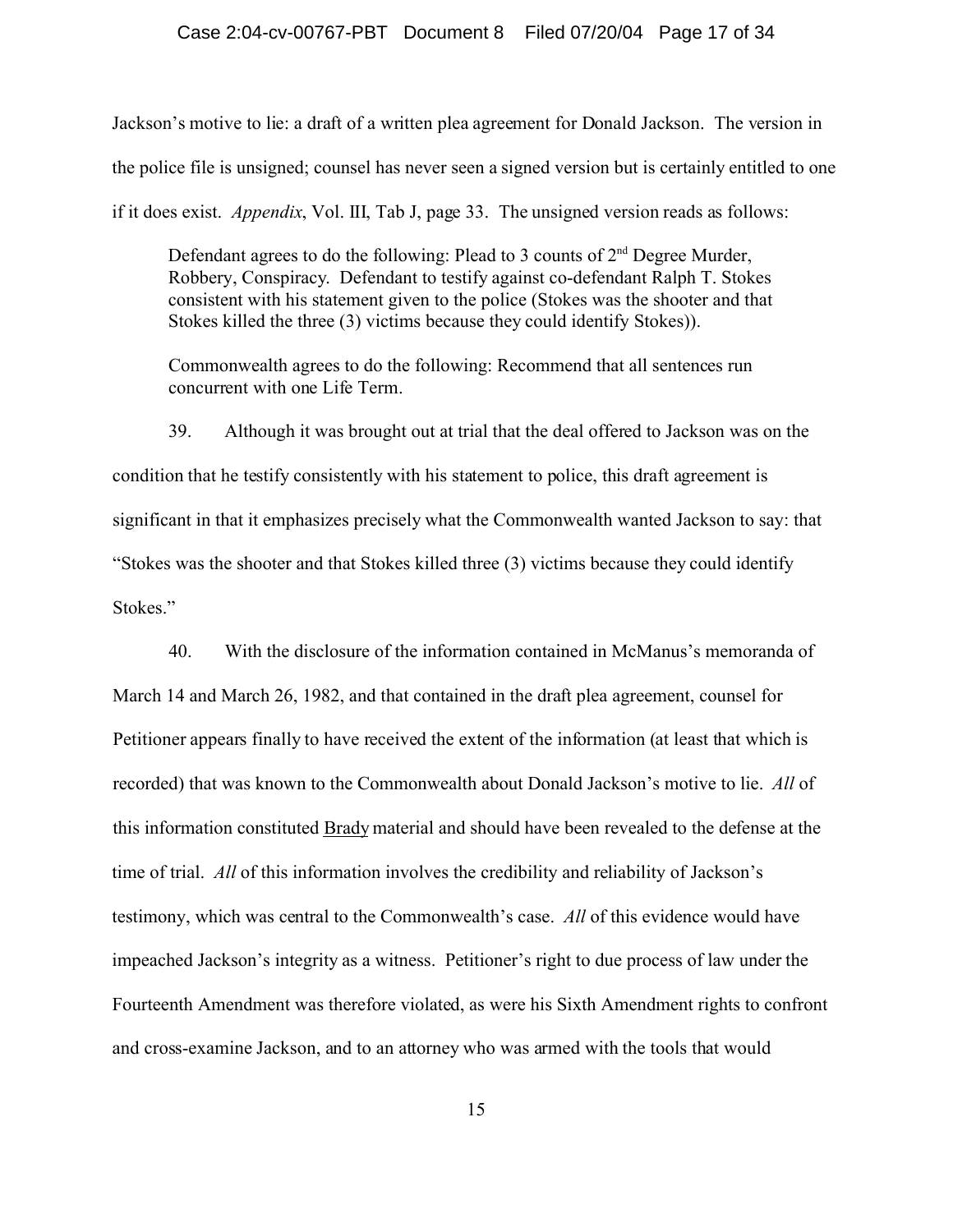effectively test the Commonwealth's evidence.

### **D. A Previously Unknown Witness Contradicted Donald Jackson's Testimony.**

41. In Donald Jackson's confused and self-contradictory version of events, he fled from the restaurant with the money around the time shots were fired. Jackson got in the car, which seems to have been just outside the restaurant, but he had trouble starting it. Jackson had just managed to get the car started and was pulling away when Petitioner left the restaurant and jumped into the car. The two drove away.

42. A statement contained in a "Memorandum of Record" prepared by R.J. Kaszynski, a Postal Inspector, contradicts Donald Jackson's claims. *Appendix*, Vol. III, Tab J, pages 34-35. The postal inspector writes that, on March 11, 1982, he was sent to Smokin' Joe's and assigned to assist Detective John Peterson, and later Detective Dorsey Lay, apparently of the West Detectives Division of the Philadelphia Police Department. The three conducted a "neighborhood check for witnesses," during which they spoke to Tom Klara, a salesman who worked across the street from Smokin' Joe's. Mr. Klara reported to them that, as he returned from lunch, "he saw two black males running with their heads turned and looking back." They ran across City Line Avenue, about one block west of Smokin' Joe's. Both males were wearing red ski masks.

43. Habeas counsel has seen no formal, signed statement by Klara, and the contents of his statement does not appear in any of the materials previously made available by the Commonwealth.

44. As discussed more fully in the *Petition*, Jackson's testimony became suspiciously imprecise and confused when he attempted to give the details about the events immediately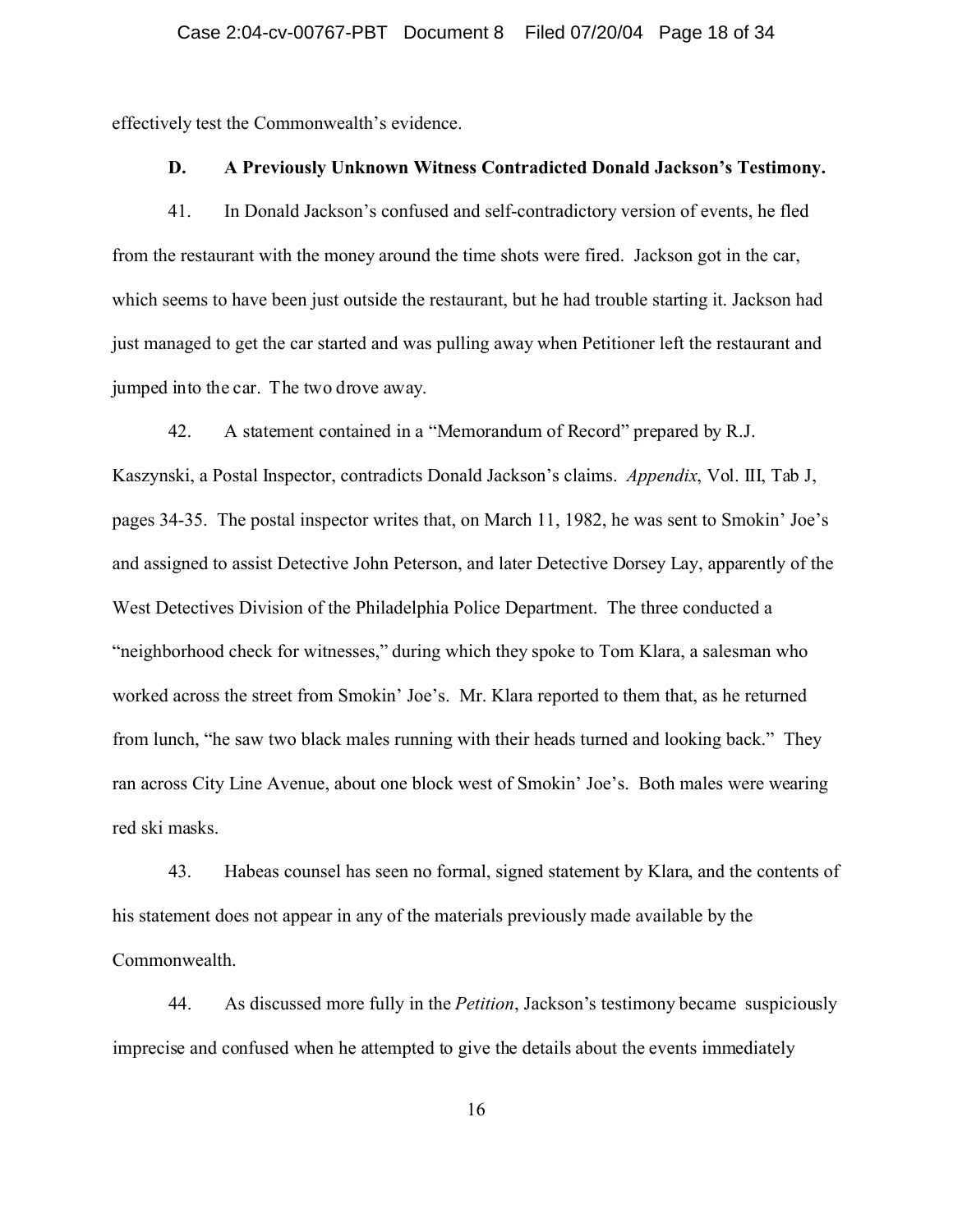### Case 2:04-cv-00767-PBT Document 8 Filed 07/20/04 Page 19 of 34

surrounding the shootings. Klara's information about two masked men running together across the street plainly refutes Jackson's testimony that he left the restaurant ahead of Petitioner around the time the shots were being fired, and that Jackson immediately got into the car, alone. The statement could have formed the basis for pointed cross-examination of Jackson on this point. Further, had Klara's statement been made known to defense counsel at the time of trial, he could have been called as a witness to refute Jackson's claims.

45. With this statement, as with the other instances of suppressed exculpatory documents, information that could have assisted the defense and refuted the version of events that the prosecution wanted the jury to hear never made it into the hands of the defense. The prosecution again failed in its obligation to supply that information to the defense and thereby deprived Petitioner of due process of law.

### **E. The Prosecutor's Office Declined to Bring Charges Against Burley.**

46. In the *Petition*, Petitioner argued that despite prosecutor King's representation that no deal had been made with Burley, Burley surely received the prosecutor's favor, inasmuch as he was never criminally charged for the role he admittedly played in knowingly receiving stolen money, discarding the murder weapon, and harboring the fleeing Jackson. The police file contains proof of that favorable treatment.

47. On March 27, 1982, the day after Jackson's arrest and statement, one detective (perhaps assigned detective Lynch) prepared a list of "SUGGESTED THINGS TO DO ON SATURDAY 3/27/82." *Appendix*, Vol. III, Tab J, page 6. At the top of the list was this:

Review statement of JACKSON and others and consult with A.D.A. Joseph Murray as to Body Warrant for BUTTER and also for S & S Warrant to recover gun, sweat suits and ski masks. NOTE: In JACKSON'S statement he says that he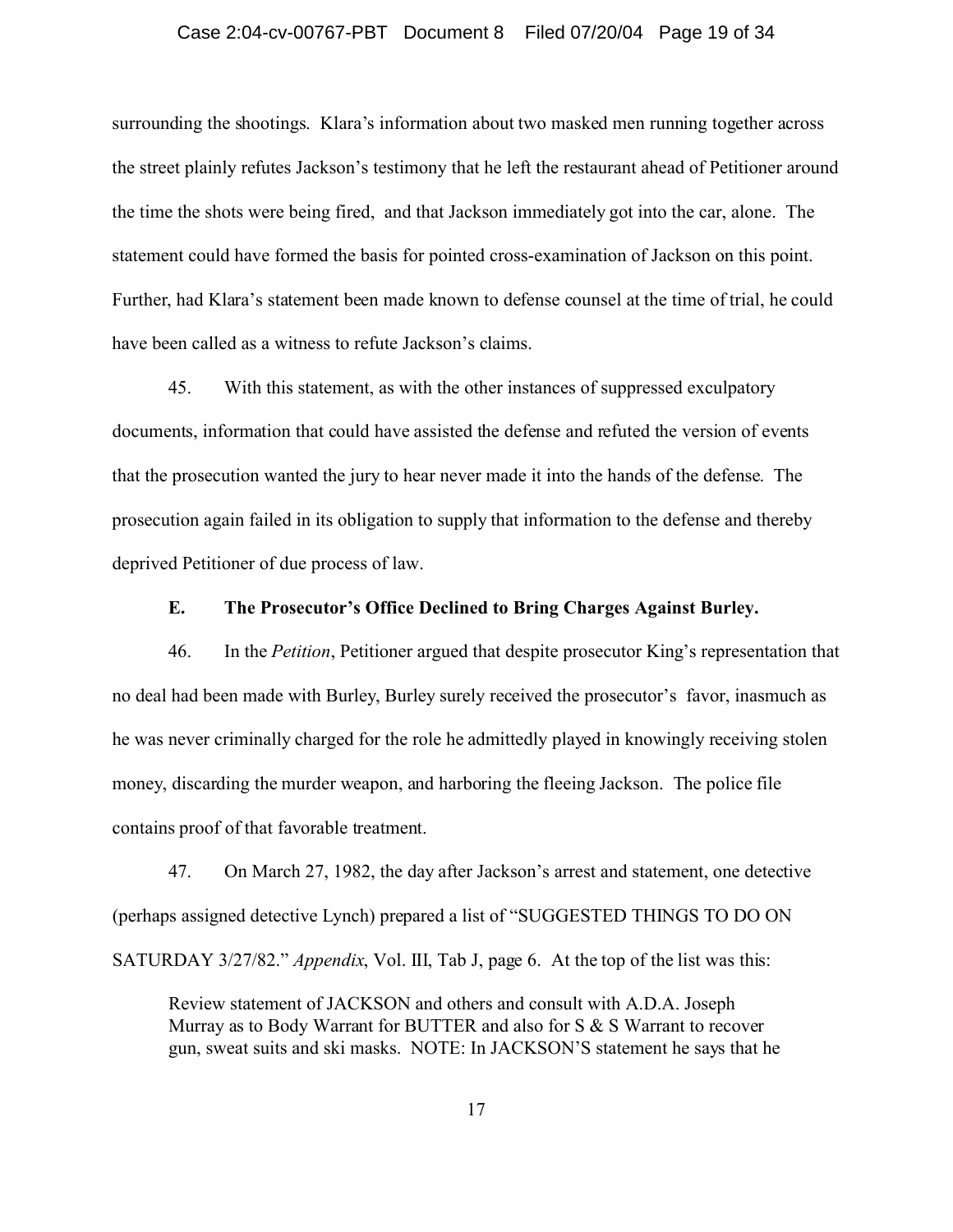hid gun under flower pot on Patton St. – Det's Cleary and Gibson checked area for gun with negative results. JACKSON also told us (not in statement) that BUTTER may have seen him hide gun.

In an undated handwritten memorandum directed to "Rich," apparently authored by Detective

Lynch, the detective reports:

Joe Murray won't give us a warrant to pick up this "Butter." We have enough to grab him on the street though. Could you hit these 2 houses [Charlotte Gatewood's and her mother's] at 6 AM – and play it by ear and try to get this kid in. You guys can have the guns for court. Butters mother knows we are trying to get him – So is she, also.

At the very top of the page is this additional note: "If picked up call ADA - Roger King anytime[.] Danny Lynch – any time." *Appendix*, Vol. III, Tab J, page 7.

48. These documents provide irrefutable evidence that a decision was made by the prosecutor's office not to charge Burley, although there was sufficient evidence to arrest him. That decision remained intact throughout all of the proceedings, even after Burley was "picked up" on August 10, 1982 and gave his first self-incriminatory statement to the police. That decision was maintained even after police secured a second, eve-of-trial statement from Burley that was even more self-incriminatory than the first. Burley himself claimed to have known that his actions were unlawful and that he could be arrested for them; he said this was why he hid from the police. NT 8.146.

49. Due process required the prosecution to disclose forthrightly its unyielding decision to forego viable criminal charges against Burley. The defense was entitled to have the jury made fully aware that Burley was testifying under what was essentially an implicit grant of immunity. Through the prosecution's violation of its constitutional obligation to disclose information in its possession that impeached its witness's credibility, and through defense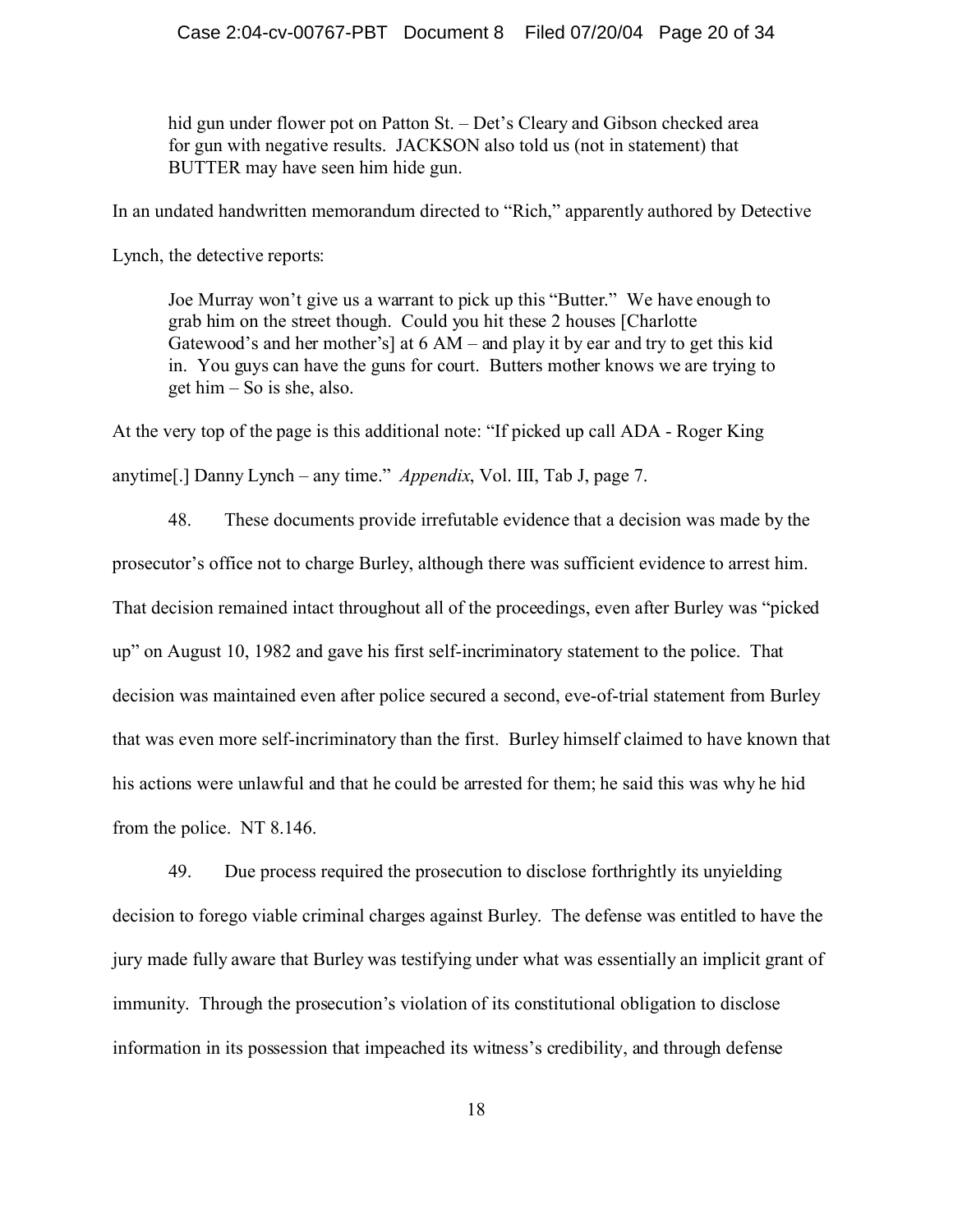### Case 2:04-cv-00767-PBT Document 8 Filed 07/20/04 Page 21 of 34

counsel's own lack of insight, the jury never heard that Burley could have been charged for his complicity, but he never was.

### **F. Police Suspected that Burley Was Jackson's Co-Conspirator in Another Robbery.**

50. The Commonwealth also violated its obligation to disclose information favorable to the defense when it failed to reveal that homicide detectives suspected that Eric Burley might have been the person who assisted Donald Jackson in robbing Calvin Seaborough. At the time of the Smokin' Joe's robbery, Jackson had an outstanding bench warrant against him for failing to appear at his preliminary hearing on those charges. The second perpetrator of that crime was never apprehended.

51. Handwritten notations, apparently by Detective Lynch, show that the police intended to show complainant Seaborough a photographic array containing, among others, a picture of Burley. *Appendix*, Vol. III, Tab J, pages 21, 36-37. A positive identification would have allowed them to obtain the warrant that police obviously wanted for Burley. The police file does not contain any follow-up information indicating whether photos were ever shown or, if shown, the results. Even without that information, however, the police suspicion that Burley was complicit in the Seaborough robbery was relevant to impeach his credibility, as this suspicion was one more cudgel that the police used to secure Burley's cooperation. Thus, the suspicion provided another motive for Burley to lie by telling the police what they wanted to hear. The information, consequently, should have been made known to the defense so that counsel could conduct full and fair cross-examination of Burley's motives to lie.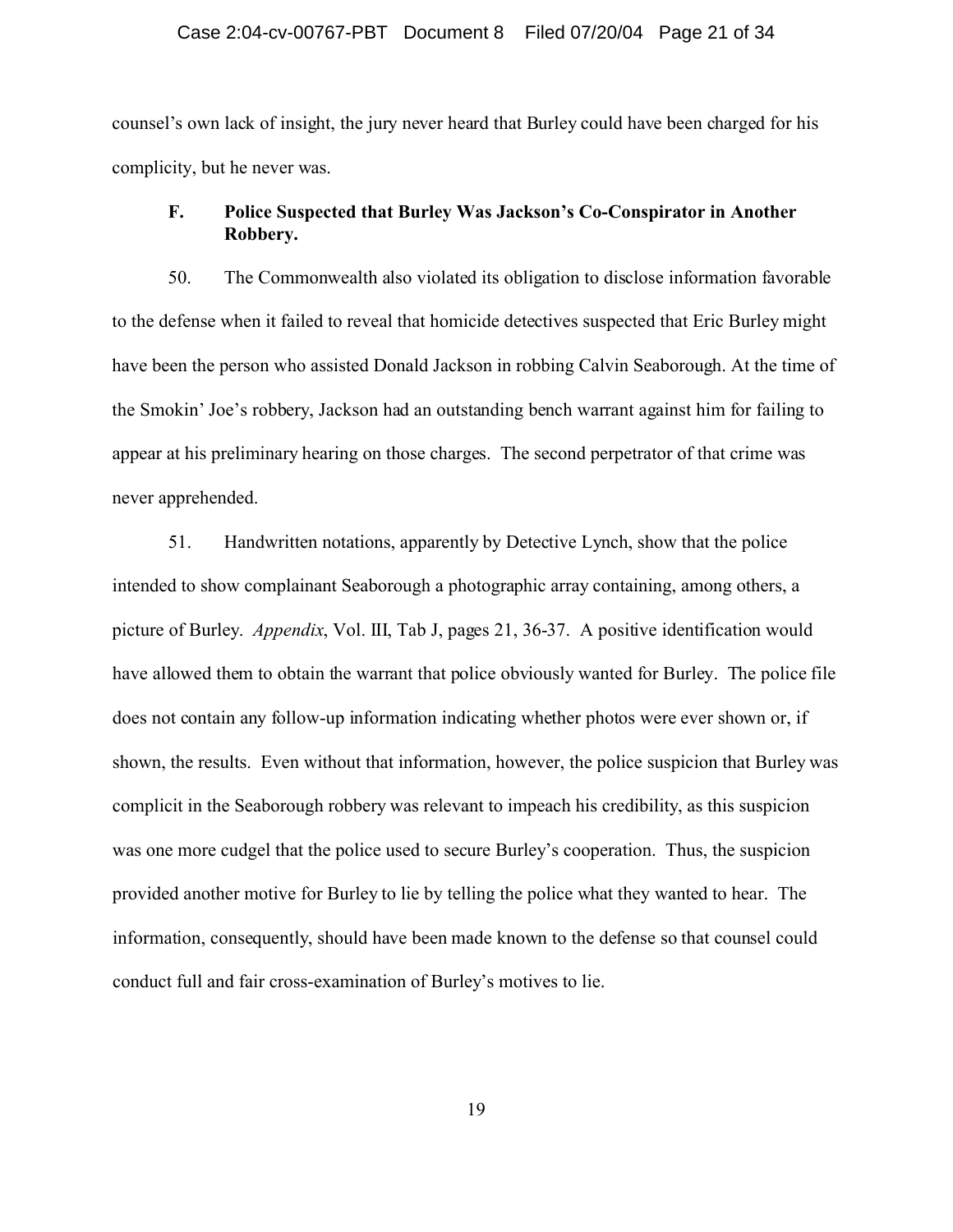### **G. The Prosecution Had Information Of Prior Joint Criminal Conduct By Burley and Jackson.**

52. The police file reveals that Eric Burley's mother, Elphine Burley, was working with the police to locate her son and secure his cooperation with the police. She was first interviewed by the police on March 21, 1982 – the same day Burley's brother, Leonard Wells, gave his information to the police. In the signed statement that police took that day, Ms. Burley stated:

Butter and Razor are close. Butter and Razor were locked up in a stolen car a short time ago, I think the car was stolen in Phila. And the cops locked them up going to Atlantic City.

### *Appendix*, Vol. III, Tab J, pages 38-39.

53. Ms. Burley's statement was never disclosed to the defense, nor has any information been revealed that would suggest that either Jackson or Burley had any arrest in New Jersey. This is obvious from the absence of any such information in the police file, but also from the prosecutor's on-the-record discussions with counsel and the court about both Jackson's and Burley's criminal histories.

54. Once again, due process required that this information be provided to the defense prior to trial. Obviously, as a general matter, convictions that involved a crime of falsehood that could have been used to impeach Jackson and Burley. Given the circumstances of this case, however, no conviction would have been necessary to render the evidence probative, for the significance of such conduct by Burley and Jackson went far beyond proof of *crimen falsi*. According to the Commonwealth's evidence in this case, Jackson and Burley fled from Philadelphia to New Jersey. That they had done so in a stolen car was important for at least three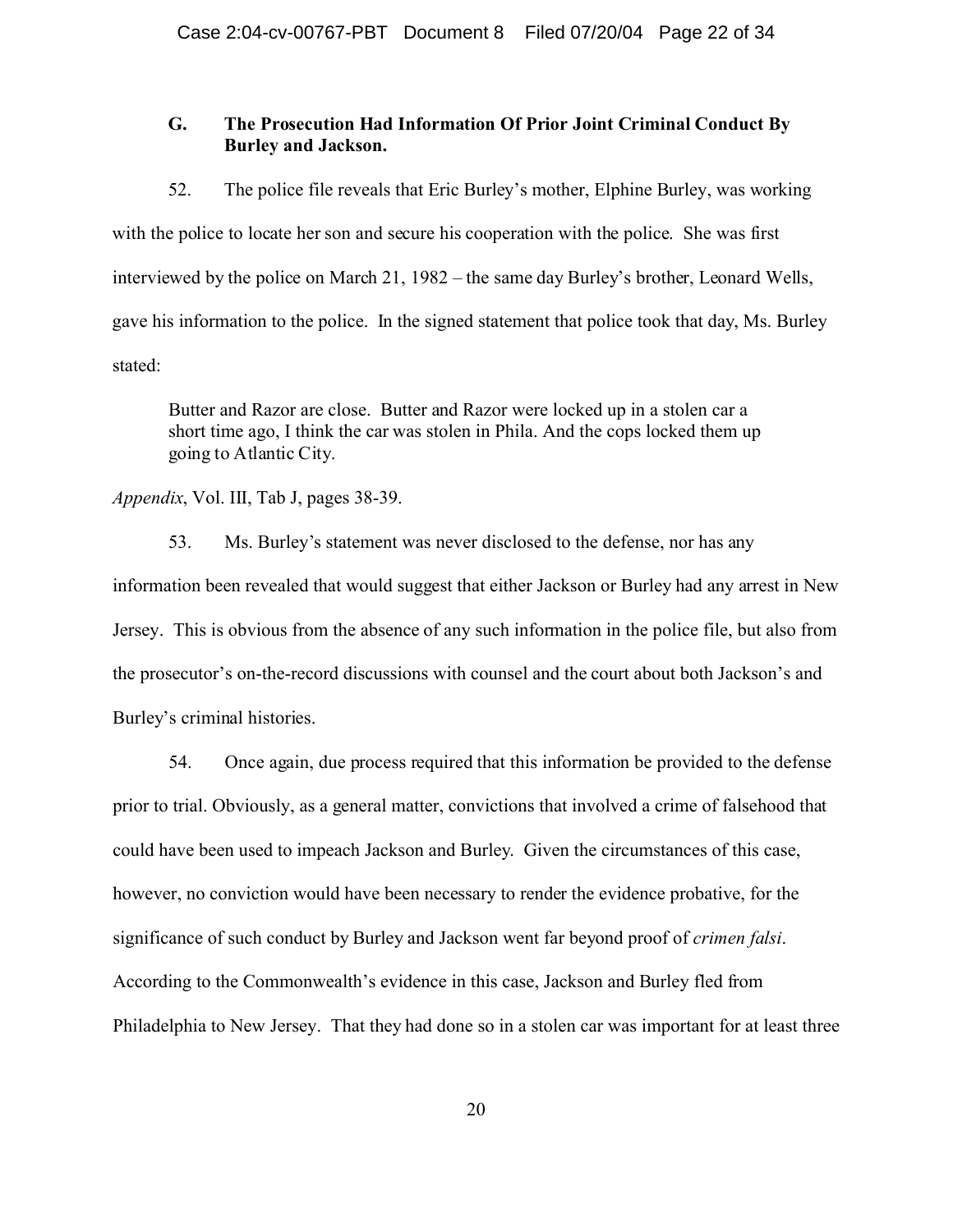### Case 2:04-cv-00767-PBT Document 8 Filed 07/20/04 Page 23 of 34

reasons. Such evidence showed Burley's and Jackson's continuing involvement *with each other* in criminal activity. Second, the information presented compelling impeachment both of Burley and Jackson. Counsel was entitled to cross-examine both witnesses as to whether this was the same car supposedly brought *by petitioner* to the criminal enterprise. Even if both Burley and Jackson denied that it was the same vehicle, their arrest in a stolen vehicle would have proved both the know-how and the initiative of these two important witnesses to steal a vehicle – thus making it more likely that one of them had been the person who arranged for the transportation to and from Smokin' Joe's. Counsel should have been made aware of this information so that it could be made available to the jurors, who had the job of assessing the credibility of these two suspect witnesses.

### **AMENDMENT TO CLAIMS IV, V AND VI.**

55. In his *Petition,* Mr. Stokes raises a number of challenges to Renard Mills' outlandish identification of Petitioner's eyes as belonging to the shooter at Smokin' Joe's. *Petition, pp.* 44-63. The police file contains still more information relevant to Mills' identification of Petitioner's eyes that was not revealed to the defense: first, a draft of the Affidavit of Probable Cause supporting the warrant for Petitioner's arrest that eviscerates the truthfulness of the testimony surrounding Mills' identification of Petitioner as the shooter; second, an activity sheet that describes Mills' statement of identification, but bears a handwritten notation of "DI" next to the statement; and third, a formal statement obtained from Renard Mills' sister that not only reaffirms that police were investigating Mills, but also contains evidence of additional prior statements by Mills consistent with his *inability* to identify the perpetrators of the robbery. All of this information was exculpatory and due process required that it be provided to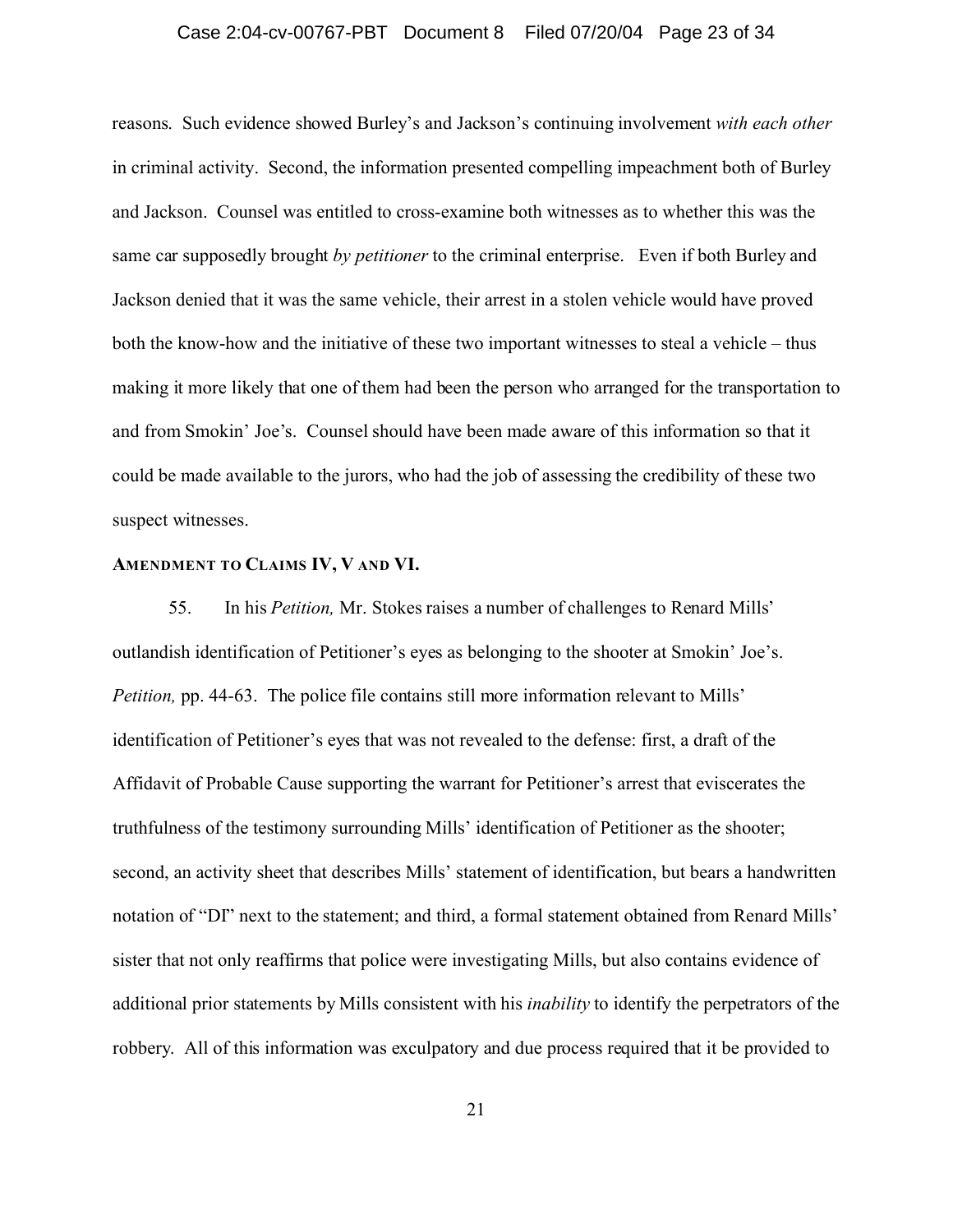the defense.

### **A. The Draft "Affidavit of Probable Cause."**

56. As noted in the *Petition,* see pp. 53-56, Mills' eye-identification was outlandish on its face. Moreover, the evolution of this highly unlikely identification is recited in the *Petition*. It evolved from the equivocal version recited in Polygrapher Sandy Eason's report ("the eyes of the man with the gun were **very much like**" Petitioner's eyes), to the exaggerated and hyperbolic version given by Detective Lynch in the courtroom (e.g., "No, I did not, but I know it was him. It was his eyes. **I will never forget those eyes**. . . . It was Ralph Trent Stokes' eyes. He had the mask on, but we stared at each other and it was him." SH 6/22/83, 145).

57. Police later prepared and obtained their arrest warrant for Petitioner. The handwritten draft of the Affidavit of Probable Cause for that Warrant, however, provides very substantial evidence that would have impeached the Commonwealth's evidence, at both the suppression hearing and at trial, that Mills had definitively claimed to have recognized Petitioner's eyes. *Appendix*, Vol. III, Tab J, pages 40-48. The draft appears to be in the hand of Detective Lynch, with editing provided possibly by Detective Nespoli, who signed it.<sup>10</sup> The following statements are made in the drafter's hand, on the third page:

Mills further related that the holdup man that ordered them into the refrigerator, the same man that fired a gun into the Refrigerator, was the same hight [sic] as Trent, had the same built as Trent, **and the color of his eyes were the same as "Trent."**

The editor struck the phrase "**the color of his eyes were the same as 'Trent'**"and replaced it

 $10$  It is reported in an activity sheet of Sergeant Westerman that Detective Lynch "made up a ten page Probable Cause arrest." See Appendix, Vol. I, Tab A, pages 270. The handwriting also appears similar to that of handwritten notes of Detective Lynch contained elsewhere in the police file.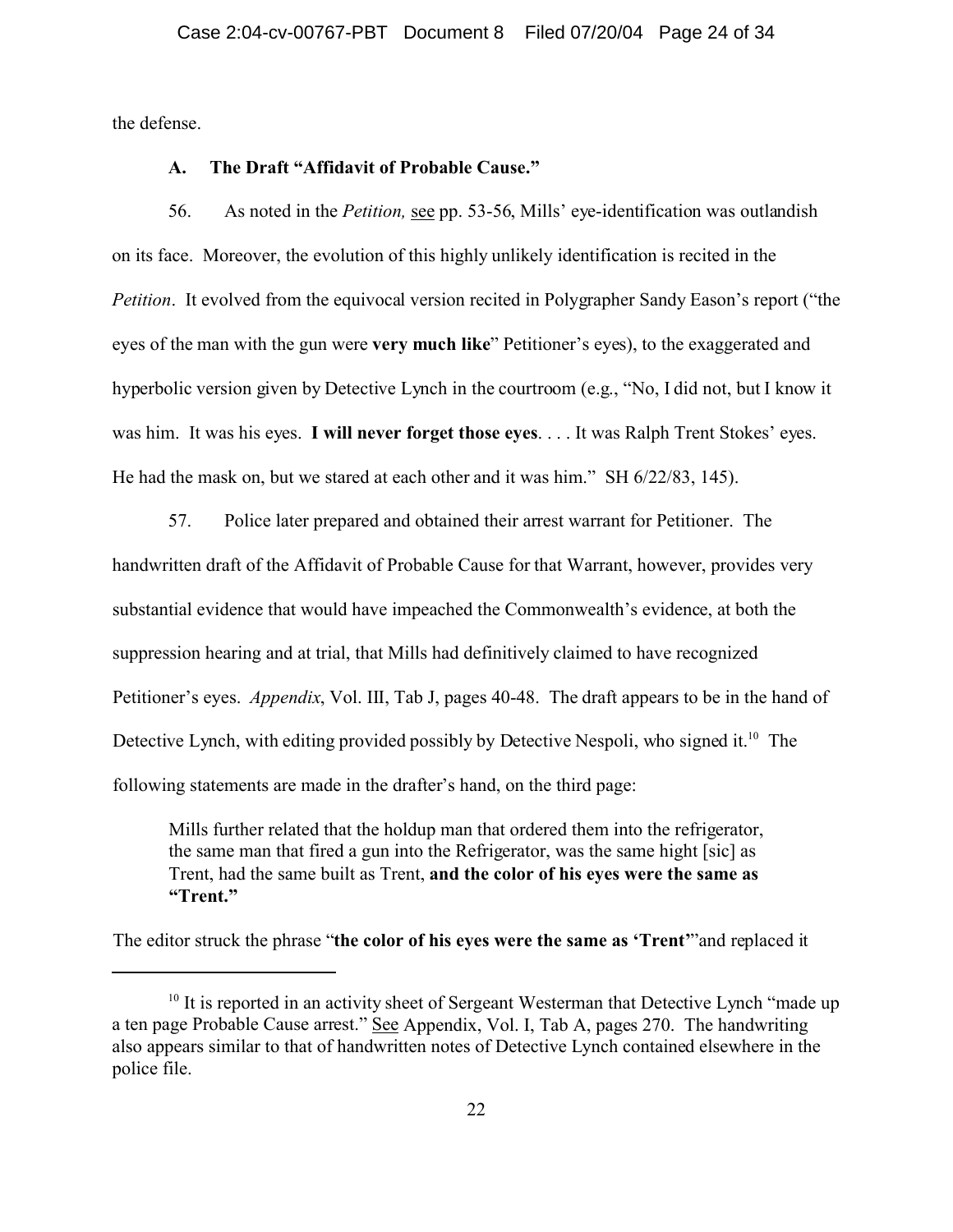### Case 2:04-cv-00767-PBT Document 8 Filed 07/20/04 Page 25 of 34

with "was the male he knows as Trent." The latter phrase appears in the final, signed Affidavit of Probable Cause that supported the arrest warrant against Petitioner.

58. This alteration is far from semantic. The editor significantly altered the author's original meaning, which reflected a **lack** of a definitive identification by Mills, and replaced it with a positive, unequivocal identification of Petitioner. The alteration is all the more significant because Detective Lynch, who chose the original language, was the detective who *took* the statement from Mills regarding Mills' supposed recognition of Petitioner's eyes. Lynch thus was well aware of what Mills had truly said – and was in a far better position than the editor to report it accurately.

59. The draft of the affidavit of probable cause was never previously made available to the defense. The document, however, should have been disclosed to the defense at the time of trial, both under Pennsylvania's rules of discovery and pursuant to the requirements of due process of law. The draft contains not only a prior statement of Detective Lynch, who testified at trial and, at the suppression hearing, was a key witness concerning whether Mills' identification testimony should be suppressed. Further, the draft should have been disclosed because it contains yet another and different version of Mills' alleged identification. As originally drafted, the statement is exculpatory: it reflects Mills' **failure** to make a positive, unequivocal identification of Petitioner. It reports that he noticed only a similarity of eye color. It was therefore valuable impeachment material, both of Mills and of Lynch.

60. Further, the alteration of the draft to reflect a definitive identification of Petitioner by Mills was itself **Brady** material. The editing reflects precisely the point Petitioner makes in his *Petition*: that Renard Mills' "eye-identification" is far-fetched and unreliable. It reflects the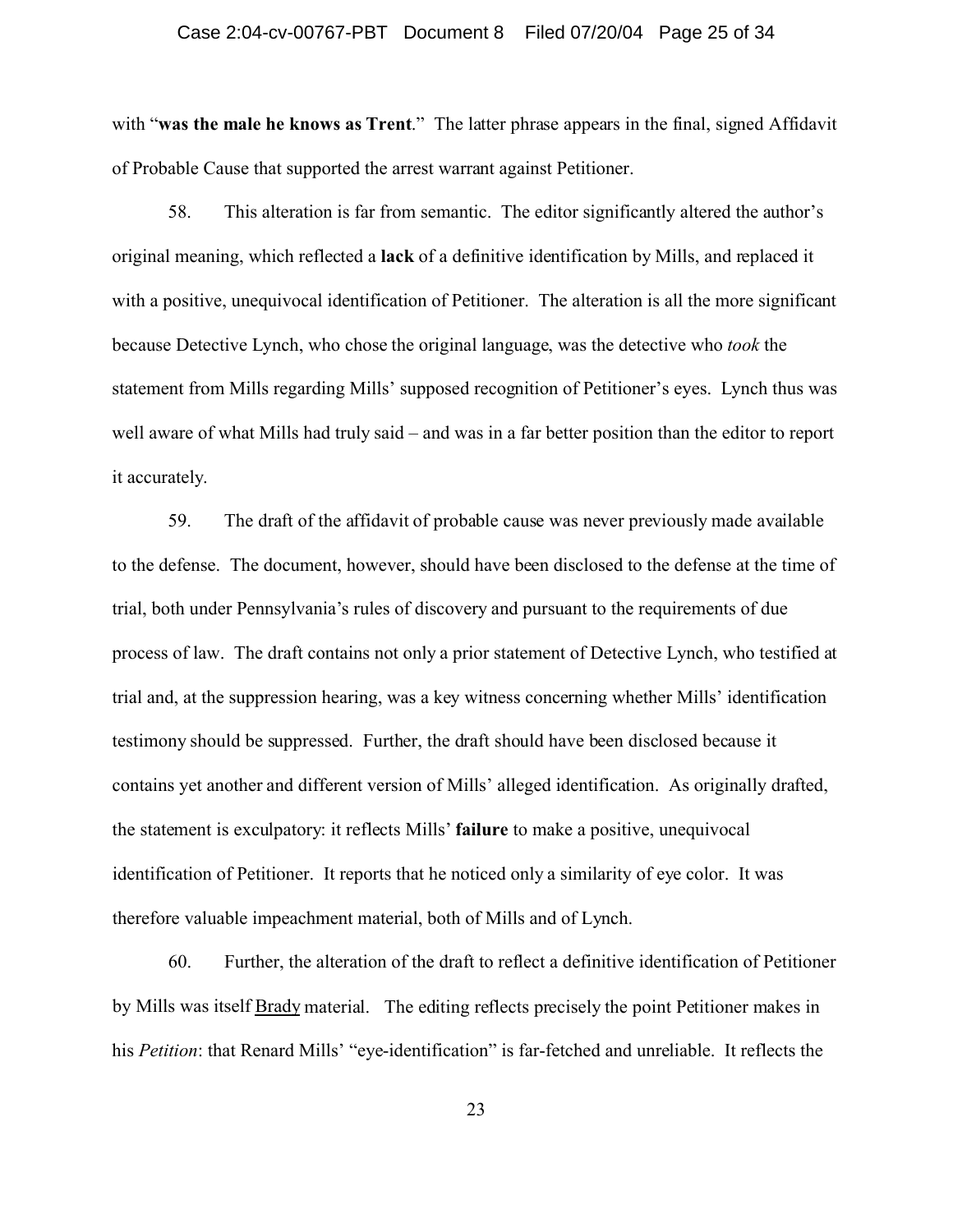### Case 2:04-cv-00767-PBT Document 8 Filed 07/20/04 Page 26 of 34

willingness of the police to manipulate whatever it was that Mills actually said into a form that suited the Commonwealth's purposes. Once again, the Commonwealth's failure to disclose exculpatory evidence deprived Petitioner of his Constitutional right to due process of law, and of his Sixth Amendment right to confront the witnesses against him.

#### **B. The Statement of Rebecca Mills.**

61. On the evening of March 14, 1982, the same evening that Renard Mills' was polygraphed, the police also interviewed Renard Mills' sister Rebecca at their headquarters. She was questioned by Detectives Alexander and Brown about statements alleged made to her by her brother. *Appendix*, Vol. III, Tab J, pages 49-50. Ms. Mills' statement, which habeas counsel located in the police file, was not part of the discovery materials that habeas counsel had been able to collect independently, was not part of the discovery materials kindly provided by the District Attorney's Office during the preparation of the *Petition,* and is not included in the compiled witness statements contained in binders contained in the police file. It thus appears that the statement was not part of the materials provided to trial counsel.

62. Plainly, it should have been. First, the statement should have been disclosed because it shows that the police **were** conducting an investigation of Renard Mills. See *Petition* at ¶ 162. Second, under both Pennsylvania's rules of discovery and constitutional rules of disclosure, the statement should have been revealed because of its exculpatory content. Ms. Mills' reported the contents of prior statements of her brother, who was an important Commonwealth witness. For that reason alone, the statement was discoverable. Even more significant, however, is the fact that Ms. Mills reports statements that are **consistent** with her brother's earliest statements, in which Mills never claimed an ability to recognize either of the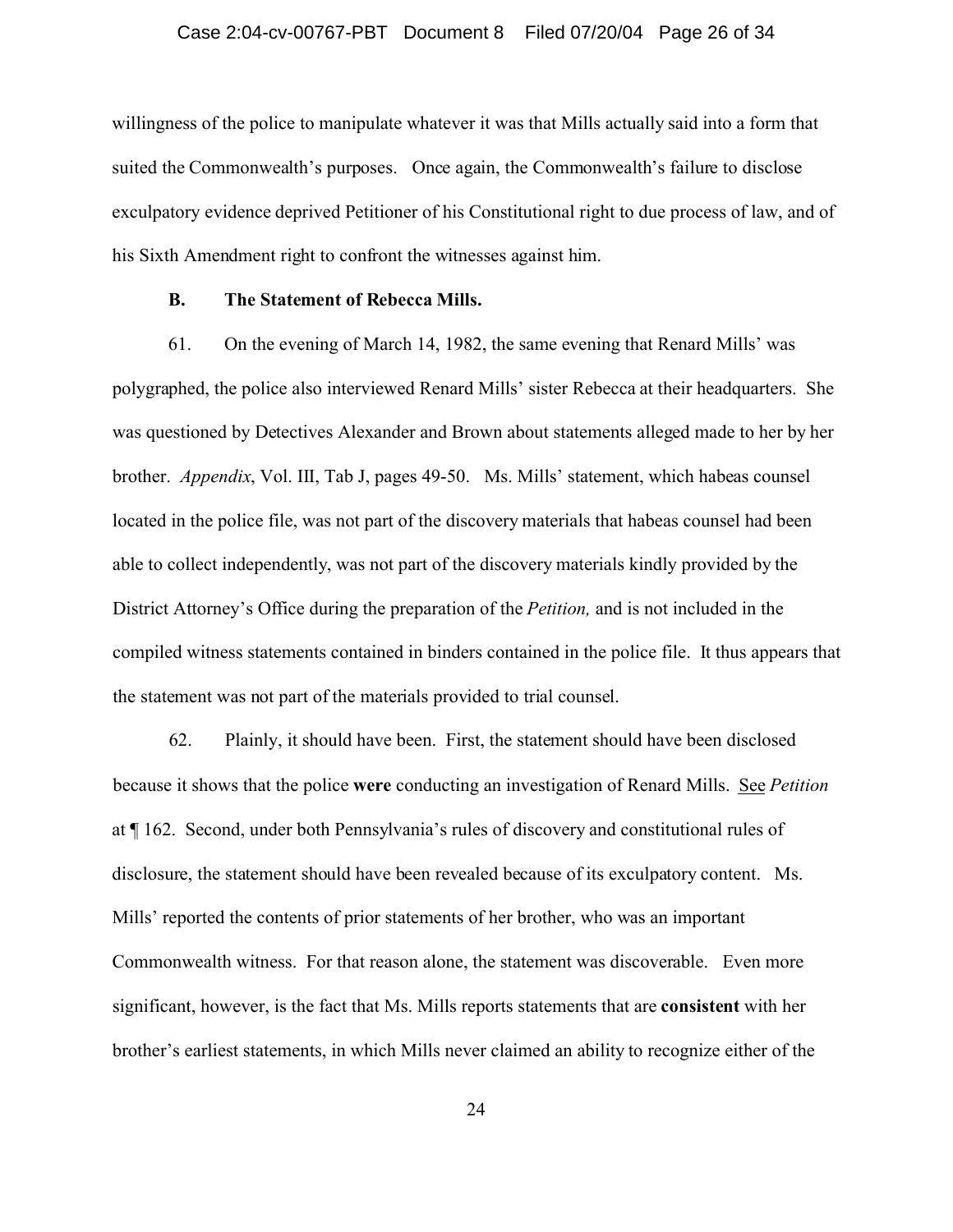perpetrators. Ms. Mills' statement thus contained exculpatory information that could have been used to by the defense at trial to impeach Renard Mills' subsequent claims that he recognized Petitioner.

### **C. The Annotated Activity Sheet.**

63. The activity report of Lt. Lanzelotti and Sgt. Westerman for March 14, 1982, records that Detective Lynch had Sandy Eason polygraph Mills that day, and Mills stated that the man "holding the gun on him" had eyes that were the same as Trent's; height the same as Trent's; and build the same as Trent's. *Appendix*, Vol. III, Tab J, page 51. The report, however, also bears a small handwritten annotation of "DI" next to the statement about the gunman's eyes. In other documents, "DI" is used to report "deception indicated" on a polygraph test.

64. This annotation that the police thought Mills was deceptive on the critical question of his identification of the shooter's eyes is obviously exculpatory. Although the polygraph results themselves would not have been admissible, Petitioner's counsel would have been entitled to this information in order to conduct his own investigation and/or to question the police regarding the basis for their beliefs.

### **AMENDMENT TO CLAIMS VII AND VIII.**

65. Several other documents retrieved from the police file are exculpatory as to the testimony of brothers Eric Burley and Leonard Wells.

### **A. The Reward.**

66. The *Petition* shows the previously undisclosed fact discovered in the postal file that Leonard Wells came forward, at least in part, because of his desire to collect on a reward. See *Petition* at  $\P$  231. A document found in the police file confirms this fact. This document is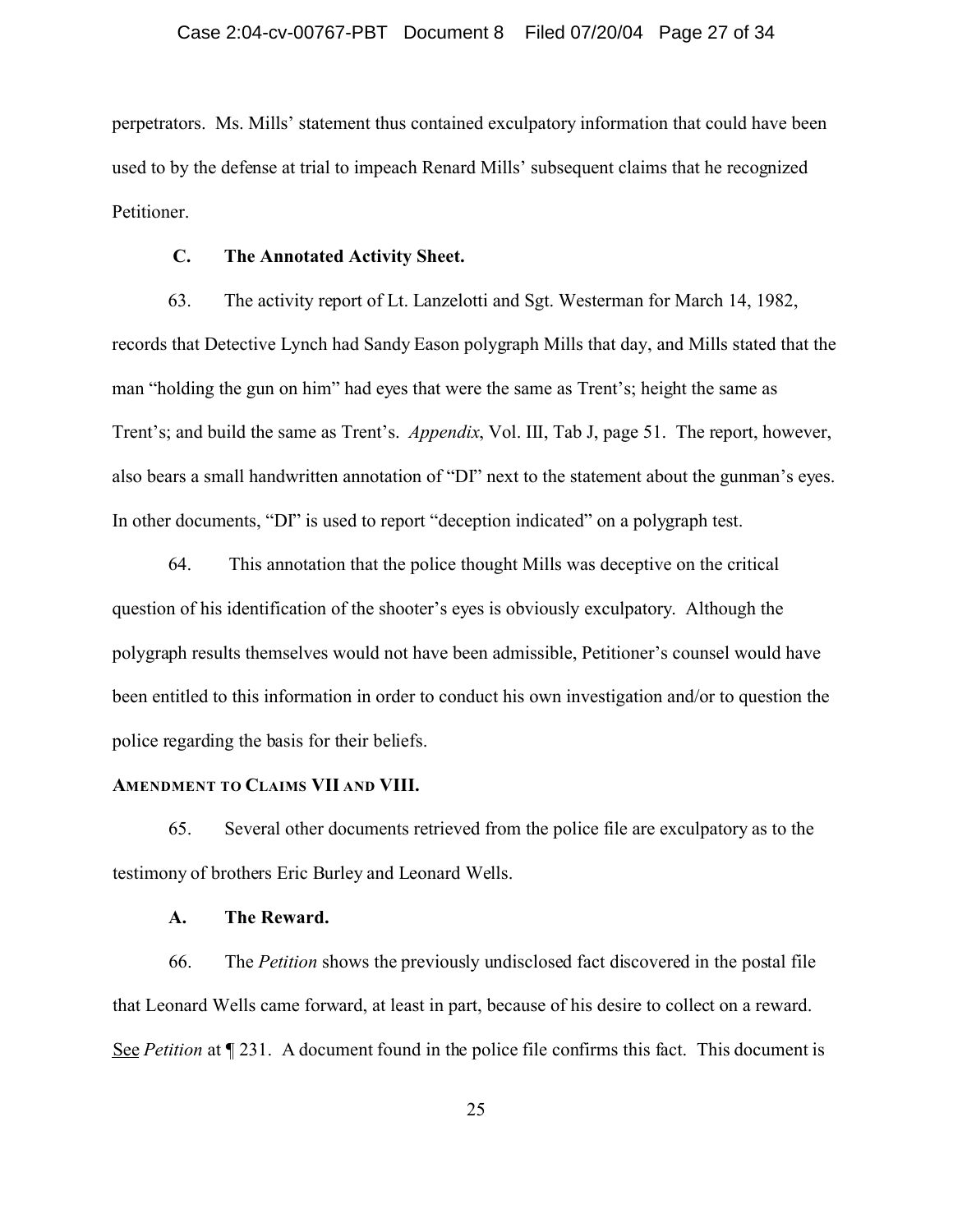### Case 2:04-cv-00767-PBT Document 8 Filed 07/20/04 Page 28 of 34

another handwritten "to do" list, containing the notation: "Establish a sequence as to who was interviewed before and after REWARD was publicized." *Appendix*, Vol. III, Tab J, page 52. Although the document is undated, this sequencing would have been undertaken in anticipation of trial.

67. The notation demonstrates both that the prosecuting authorities were considering the question of rewards, and that they were aware that the promise of rewards would affect any assessment of their witnesses' credibility. As shown in the *Petition*, Leonard Wells not only came forward as a result of the offer of a reward, but he in fact *received* a reward. Given the notation in the police file, it appears all the clearer that the Commonwealth's failure to disclose the reward anticipated by and awarded to Leonard Wells was deliberate.

68. For all of the reasons set forth in the *Petition*, this additional document is exculpatory, and should have been disclosed.

### **B. The Favorable Treatment of the Wells/Burley Family.**

69. Documents in the police file undercut the trial testimony of Detective James Alexander that the Wells/Burley home was searched. In reality, the family handed over evidence requested by the police as part of its overall cooperation in consideration of favorable treatment. Thus, these documents provide a further basis for challenging their credibility.

70. Several notations in the police file show that homicide detectives wanted to obtain a warrant to search the Wells/Burley home; one notation states the intent to discuss the possibility with a member of the District Attorney's Office. *Appendix*, Vol. III, Tab J, pages 6, 7, 53. Whether or not that occurred is not clear; it is clear, however, that no warrant for the house was ever secured. The police file does not even contain a draft of one.

26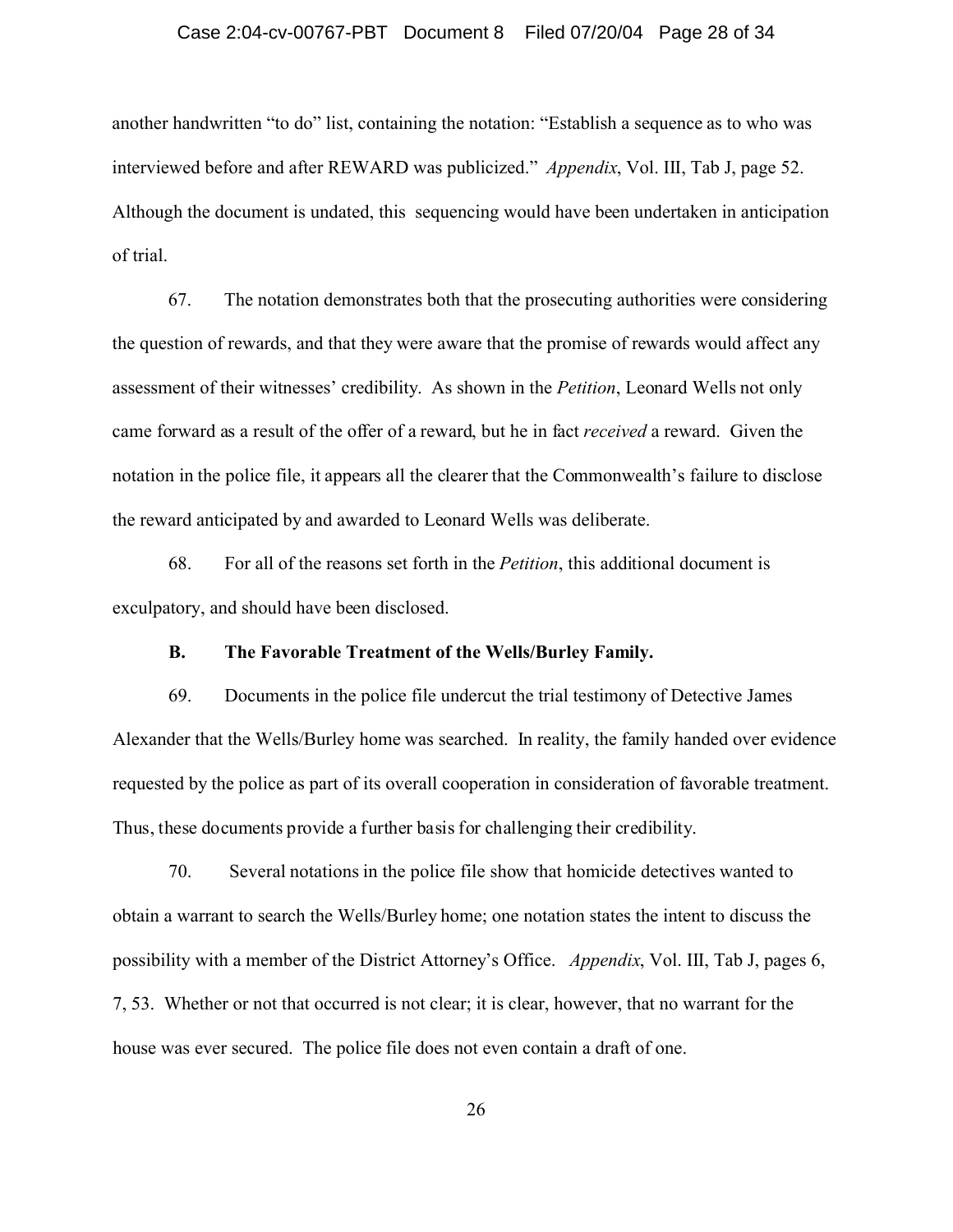### Case 2:04-cv-00767-PBT Document 8 Filed 07/20/04 Page 29 of 34

71. What the police file does contain, however, are three different versions of "consent" forms involving the search/and or seizure of evidence involving Burle. Only two of these are signed. *Appendix*, Vol. III, Tab J, pages 54-56. The unsigned form is for consent to search the entire premises. The two forms that are signed – by Leonard Wells – reflect his agreement that police may seize the evidence he has already told them about. In one, Wells agreed that the police could seize specific pieces of evidence that he is provided to them: namely, two bullets and keys. In the other, Wells consented to the search of his own car, in which he was carrying Donald Jackson's holster.

72. The two consent forms signed by Wells show that what Alexander claimed was a "search" was in actually Wells' consent to transfer to the police property that the police already knew existed. There was *no* full-blown search or investigation of the home of Eric Burley, contrary to the impression created by Alexander's claim of having been part of a "search" of that residence. The police never conducted the comprehensive scrutiny of the Burley house for any evidence in addition to that which Leonard Wells agreed to give them – additional evidence which possibly could have exculpated petitioner but further inculpated Jackson, Burley, and Wells. Unlike the treatment of Ralph Trent Stokes and his family, whose home was thoroughly searched pursuant to warrant twice, the Burley family was spared even one such invasion.

73. What finally emerges with combined review of the Postal Inspector file and the police file is that prosecution witnesses received favors from the prosecution. For Elphine Burley's, who cooperated with prosecutor King to surrender her son, her house was spared from search. For Leonard Wells, there was money. For Eric Burley, who testified for the prosecution and largely corroborated Donald Jackson's version of events, there were no charges for his own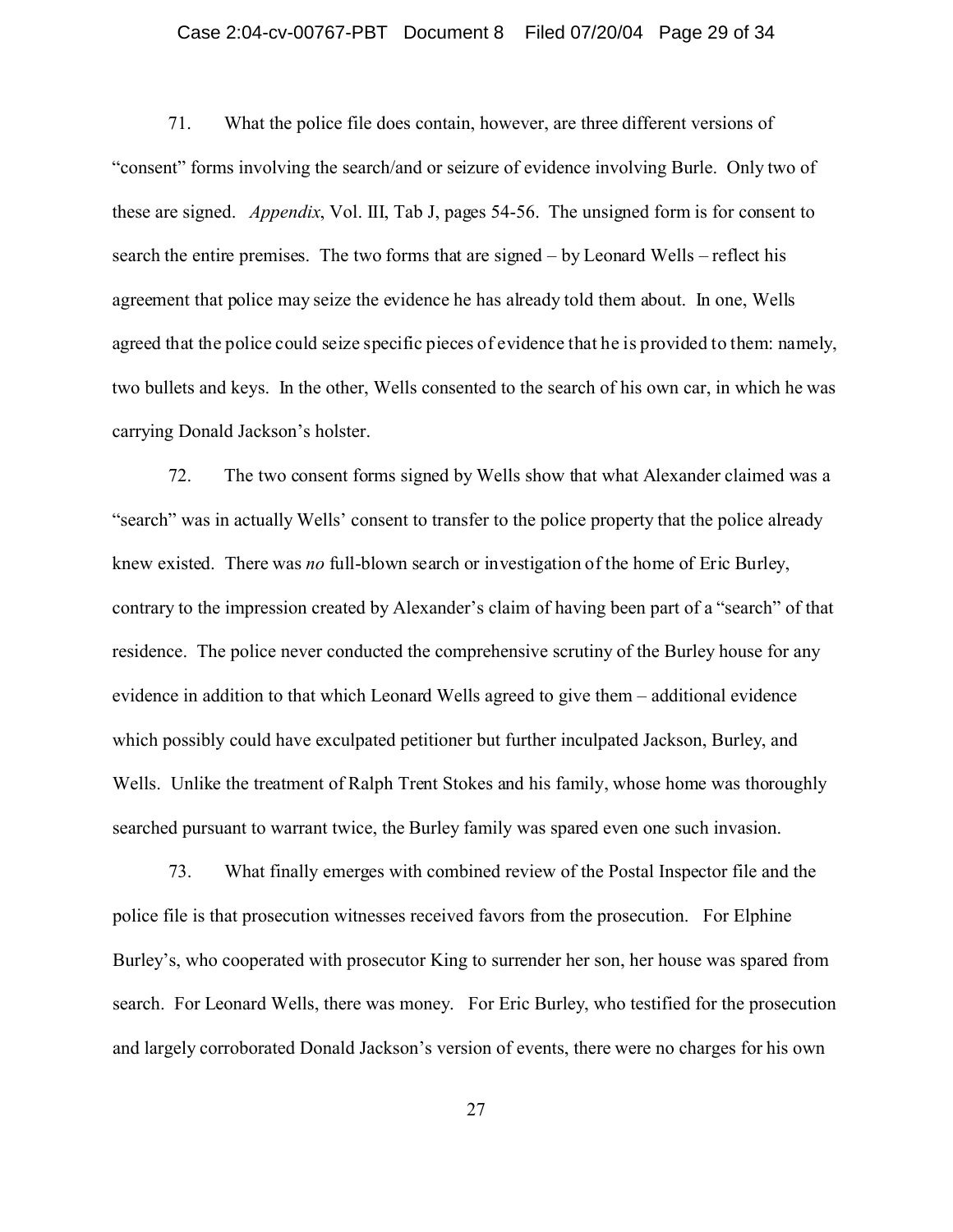### Case 2:04-cv-00767-PBT Document 8 Filed 07/20/04 Page 30 of 34

admitted criminal involvement. Detective Alexander's testimony helped disguise the true picture. Had the full picture been made available to defense counsel for use at trial, and had counsel had an opportunity to confront important Commonwealth witnesses with this material evidence of the advantages they expected and received, the jury may well have reached a far different conclusion about who was present, and who was responsible for the shootings, at Smokin' Joe's.

### **AMENDMENT T TO CLAIM XV.**

74. The police file contains additional support for Petitioner's claims that Roger King engaged in misconduct, and proof of an instance of misconduct.

75. One of Petitioner's complaints in the *Petition* is that the prosecutor repeatedly introduced into evidence items that he was unable to prove had any connection to the crime. Ski suits found in petitioner's brothers' bedroom are one example. See pp. 114-15.

76. In the police file is a handwritten memorandum setting forth some follow up that should be undertaken regarding "Physical evidence from Ralph Stokes house." *Appendix*, Vol. III, Tab J, page 57. One item mentioned is: "Jump suit to be shown to witnesses." This notation is intriguing because King never showed the jump suit to any witness during the trial. This fact, combined with the notation, leads to the conclusion that when he introduced the jump suit into evidence he did so knowing that Mills would not identify the suit as one worn by either perpetrator.

77. The police file proves another example of prosecutorial misconduct. At trial, during the prosecutor's cross-examination of Petitioner's father, the prosecutor sought to discredit the senior Stokes' testimony about his ownership of a gun and a box that had once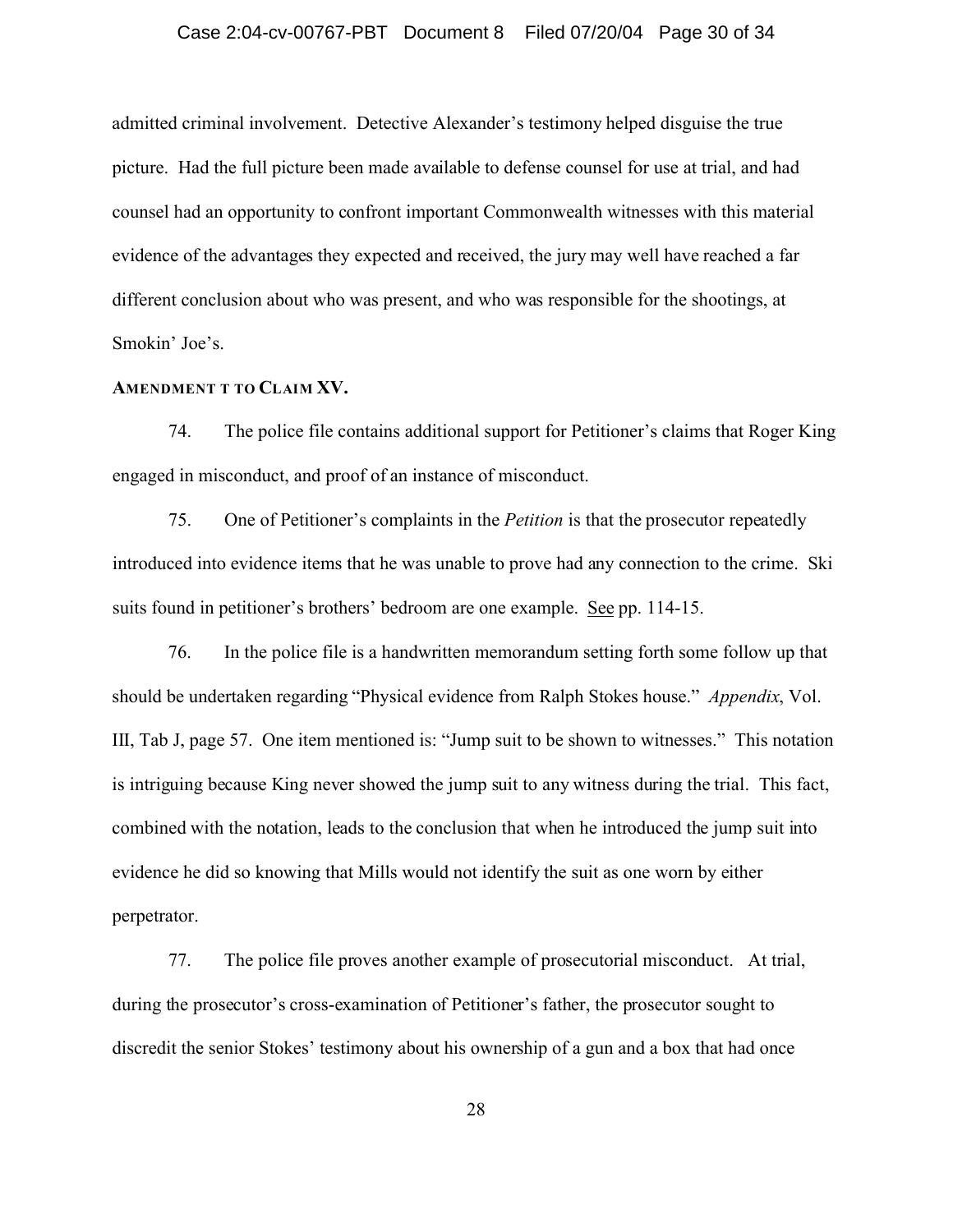### Case 2:04-cv-00767-PBT Document 8 Filed 07/20/04 Page 31 of 34

contained bullets. Mr. Stokes had testified that the box of ammunition had been given to him. The prosecutor began to ask a question, as follows: "Mr. Stokes, if I tell you that checking with the governmental agency Alcohol Firearms and Tobacco, there records indicate that that ammunition was bought in 1975 or 1976 – " Counsel objected that the question presented facts not in evidence, and ultimately, the question is not posed again. NT 9.106-07.

78. This incident is yet another instance in which the prosecutor sought to mislead the jury and shade the truth. The police file contains proof that the prosecutor possessed no evidence that would establish when – let alone by whom – the ammunition was purchased. On Wednesday, June 22, 1983, shortly before trial, one of the detectives apparently undertook the task of attempting to identify the purchaser of the box of .38 caliber long Colt ammunition which police found, empty of ammunition, in the bedroom of petitioner's father during a search of the Stokes family residence. His investigation yielded no useful information – and all of it hearsay. The officer's handwritten notes report:

Evidence custodian check P.R. #864359 Lot no. from Box of Wester .38 cal long colt ammunition purchased from Willis Sport Center Lindenwold, N.J. (\$6.30).

*Appendix*, Vol. III, Tab J, pages 58-62. One may infer that this information was provided by the evidence custodian, and came from the box itself. What the officer learned as a result of his investigation was that Willis Sports Center went out of business in 1976. He was able to determine nothing more. New Jersey's "ATF offices" kept records of ammunition purchases only for two years, and they had no records of ammunition purchases at the defunct Willis Sports Center. All records had been destroyed.

79. This incident, thus, is yet another example of the prosecutor's intentional creation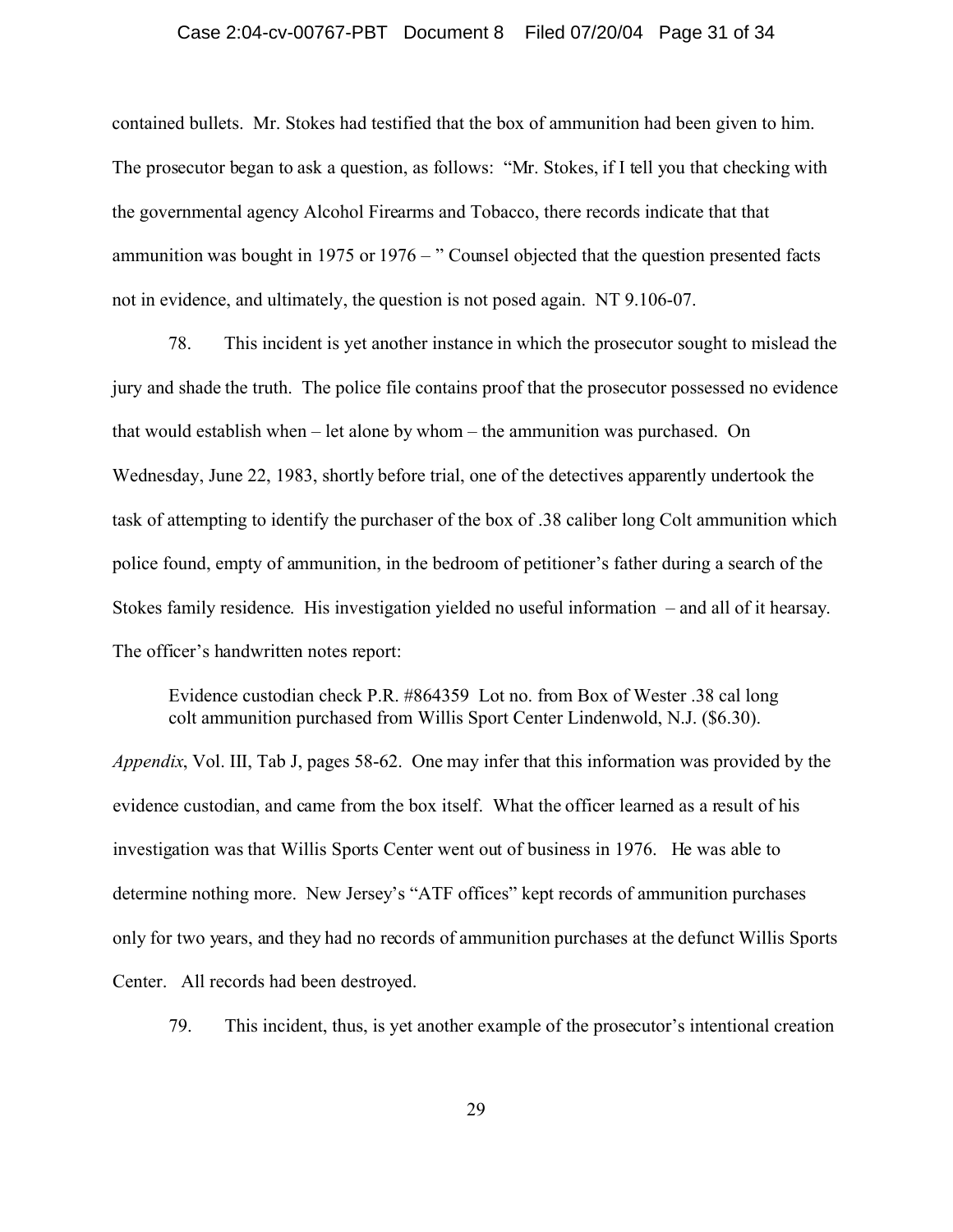## Case 2:04-cv-00767-PBT Document 8 Filed 07/20/04 Page 32 of 34

of what would appear to the jury to be incriminating evidence, when in fact none existed. Like the sneakers, the ski suits, the masks, the rug, and the glove belonging to petitioner's brother, the prosecutor made one more attempt to create the appearance of guilt from the innocuous. This misconduct deprived petitioner of his constitutional rights to due process of law and to a verdict from a fair and impartial jury.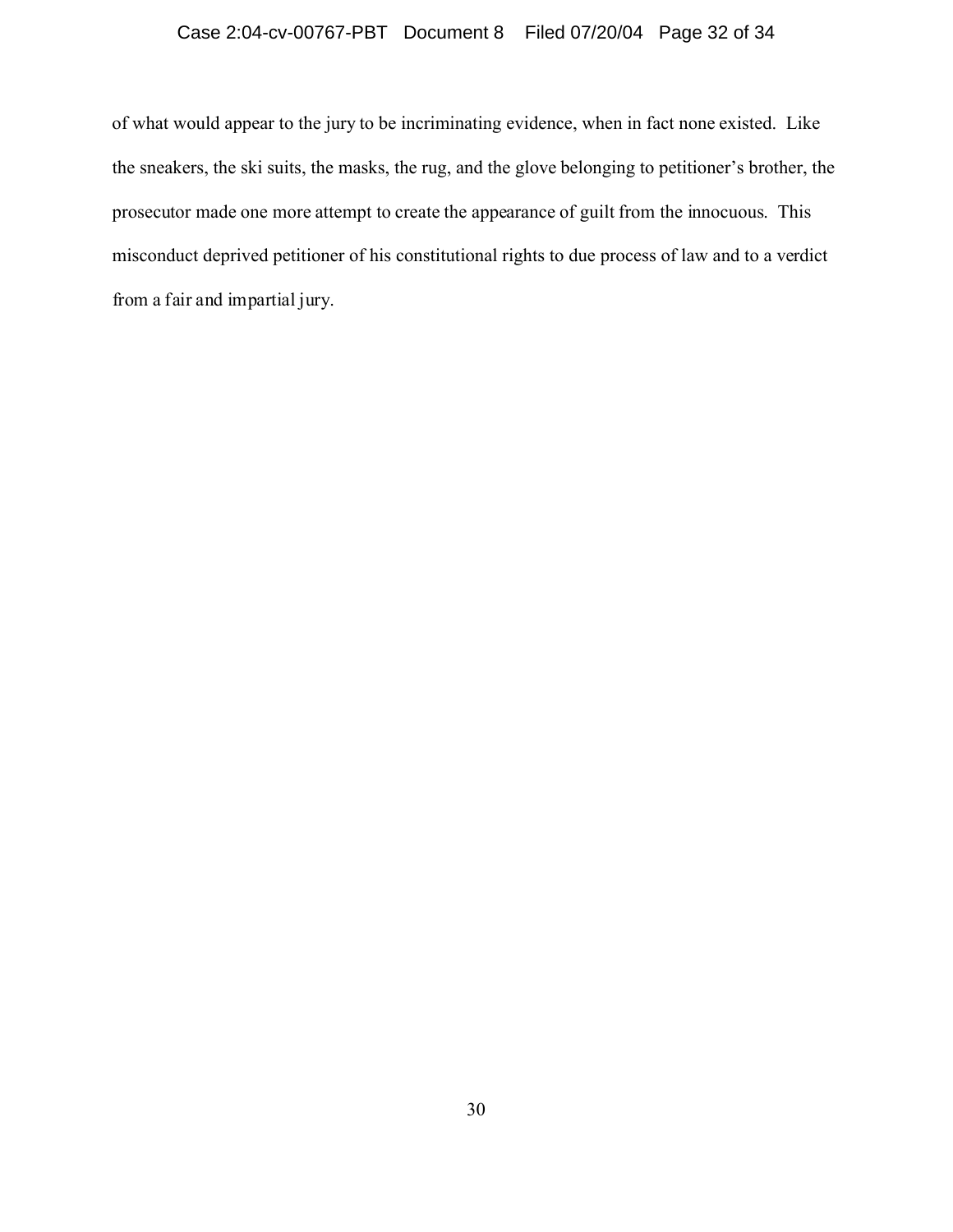# **REQUEST FOR RELIEF**

Based upon all of the above, and for the reasons stated in the *Petition,* and based upon the

exhibits presented previously and with this *Amendment*, Petitioner respectfully requests that this

Court grant the following relief:

- A. That the Court entertain and grant such motions as Petitioner may file regarding discovery;
- B. That Petitioner be afforded an opportunity to submit a *Memorandum of Law* in conformity with Local Rule 9.4;
- C. That Respondents be compelled to respond to the *Petition* and *Memorandum of Law*;
- D. That Petitioner be afforded evidentiary hearings as to every disputed material fact;
- E. That upon conclusion of these proceedings, the Court grant the Writ and order that Petitioner either be released from his custody or resentenced to life imprisonment, or else retried (as to either guilt, penalty or both) within a reasonable time period to be set by the Court.

Respectfully Submitted,

Dated: Philadelphia, Pennsylvania July 20, 2004